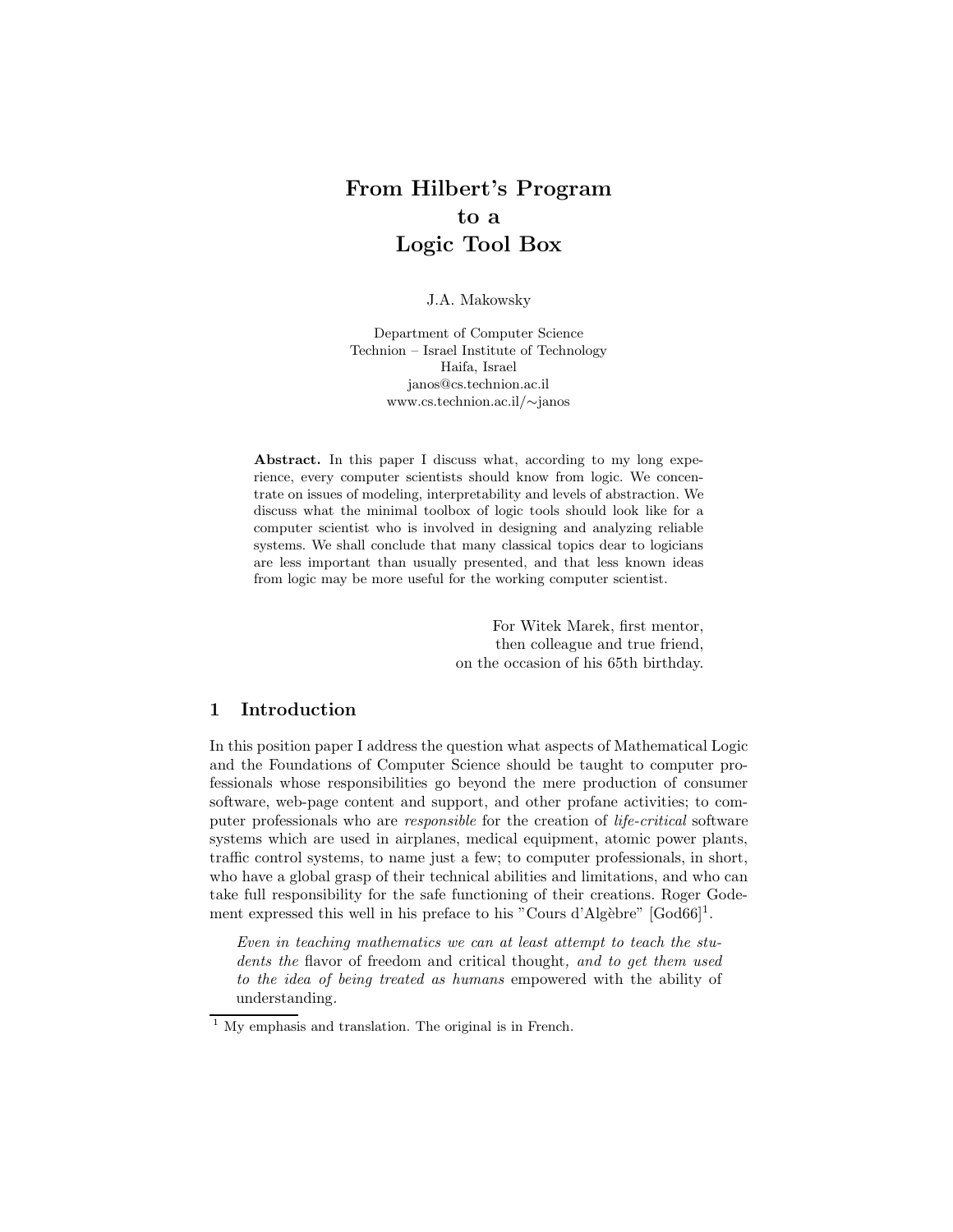More specifically, Nikolaus Wirth, who won the Turing Award in 1984 "for developing a sequence of innovative computer languages, EULER, ALGOL-W, MODULA and PASCAL" critized vehemently the current practices of program development and stated clearly, what has to be required from a computer professional<sup>2</sup>:

- Reliable and transparent programs are usually not in the interest of the designer.
- $A$  good designer must rely on experience, on precise, logic thinking; and on pedantic exactness. No magic will do.
- In our profession, precision and perfection are not a dispensable luxury, but a simple necessity.

The following text is not a scientific paper. It is really a prose version of a set of slides which I used at several occasions to present<sup>3</sup> my ideas on the subject. I therefore use the colloquial first person and allow myself to reveal some autobiographic details to stress the personal experience which is behind my exposition.

# Between Theory and Industrial Experience

It may be useful for the reader to be aware of my own research background, my own undergraduate teaching experience, and my industrial experience. It is the combination of the three which shaped my view of the subject.

Research. My own research started in Mathematical Logic, shifted to the foundations of Computer Science, and then returned again to more mathematical topics. More precisely, although a strict separation of my interests is impossible, my research roughly can be divided as follows:

My early work (1970-85) was mainly in mathematical logic, in particular in classical model theory ([Mak74]), abstract model theory and generalized quantifiers ([BF85,Mak85b,MM85,Mak85a]). In the period of 1980-1995 my work shifted to applications of logic to semantics of programming languages, logic programming and databases ([Mak84,Mak92]), after which I shifted again (starting in 1995) to applications of logic to algorithmics and combinatorics, as documented in [Mak04,Mak06].

Industrial consulting. My views on computing have been shaped also, and significantly, by three exposures to computing in the real world of commercial enterprises: In 1971-1972 I worked as an employee of a subcontractor of the European Space Agency (ESA), for whom I designed and implemented algorithms to compute the orbits of geo-stationary satellites. Here it was essential to prove

<sup>2</sup> My emphasis, quoted from Wikipedia

<sup>&</sup>lt;sup>3</sup> I have presented various version of these slides at the following conferences: LPAR'07 in Yerevan, Armenia, in October 2007, ISAIM'08 in Fort Lauderdale, in January 2008 (Special Session in Honor of W. Marek's 65th birthday), CSR'08 in Moscow, in June 2008 and CiE'08 in Athens, also in June 2008.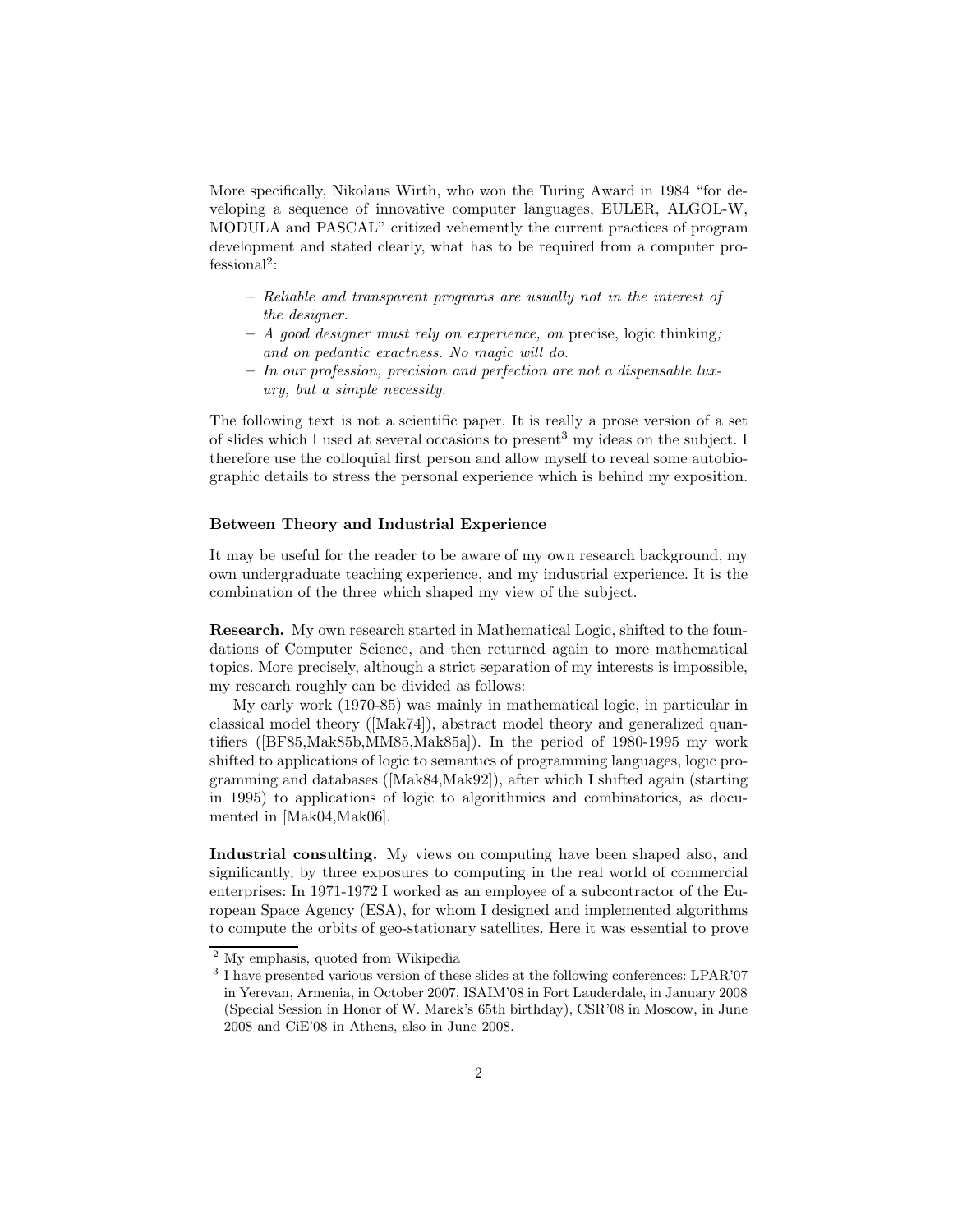the programs correct, although program verification was not yet recognized as a technology to be developed. I had to invent my own methods which I later recognized in the literature as the intermediate assertion method.

In 1986 I started my activity as founding scientific advisor to  $\mathtt{mental\ images^4},$ the recognized international leader in providing rendering and 3D modeling technology. I remained their scientific advisor formally till 2007. During these twenty years I got a first hand experience of the development process of highly reliable, highly portable and well documented software products. Some of this experience came to fruition in the commissioned feasibility study (1987-1989) for Zurich Financial Services, then Zurich Insurances, about questions concerning the insurability of software and the liability of software engineers. I realized that the issue of creating reliable and certifiable software was of uttermost importance and it shaped my own understanding of what is required from a professional in the field of algorithmic design and software engineering. From 1987-1990 I published a regular column in the Swiss paper Finanz & Wirtschaft dealing with computing related topics, in which I reflected upon my experiences.

Teaching. During my time in the Computer Science Department of the Technion – Israel Institute of Technology in Haifa my undergraduate teaching dealt and deals with Logic for Computer Science, both on introductory and advanced levels; Database Systems and Database Theory; Foundations of Logic Programming and of Automated Theorem Proving.

Caveat. My views expressed in the sequel are definitely biased. Reader be aware!

### The Students I Have in Mind

I want to examine what we should teach from logic to our non-specialized undergraduate students who are aiming for Bologna-style graduate program . I mean, what does every graduate of Computer Science have to learn in/from logic? The current syllabus is often justified more by the traditional narrative than by the practitioner's needs. The practitioner's needs are determined by what she needs to understand her own activity in dealing with his computing environment. As a computer/computing engineer she should be aware of the inherent difference between consumer products and life-critical hardware and software. The occasional failure of consumer goods is beneficial to the functioning of the Fordistic consumer society in that it maintains the consumption cycles needed for its functioning. The failure of life-critical products is disastrous for all the parties involved. Life-critical products have to be properly specified, verified, tested and certified before they can be released. The practitioner therefore needs a basic understanding of what it means to properly specify, test, verify and, possibly, certify a product. Practically speaking,

 $^4$  mental images was founded by Rolf Herken in 1986  ${\tt http://www.mentalimages.com.}$ In 2007 ownership passed to NVIDIA,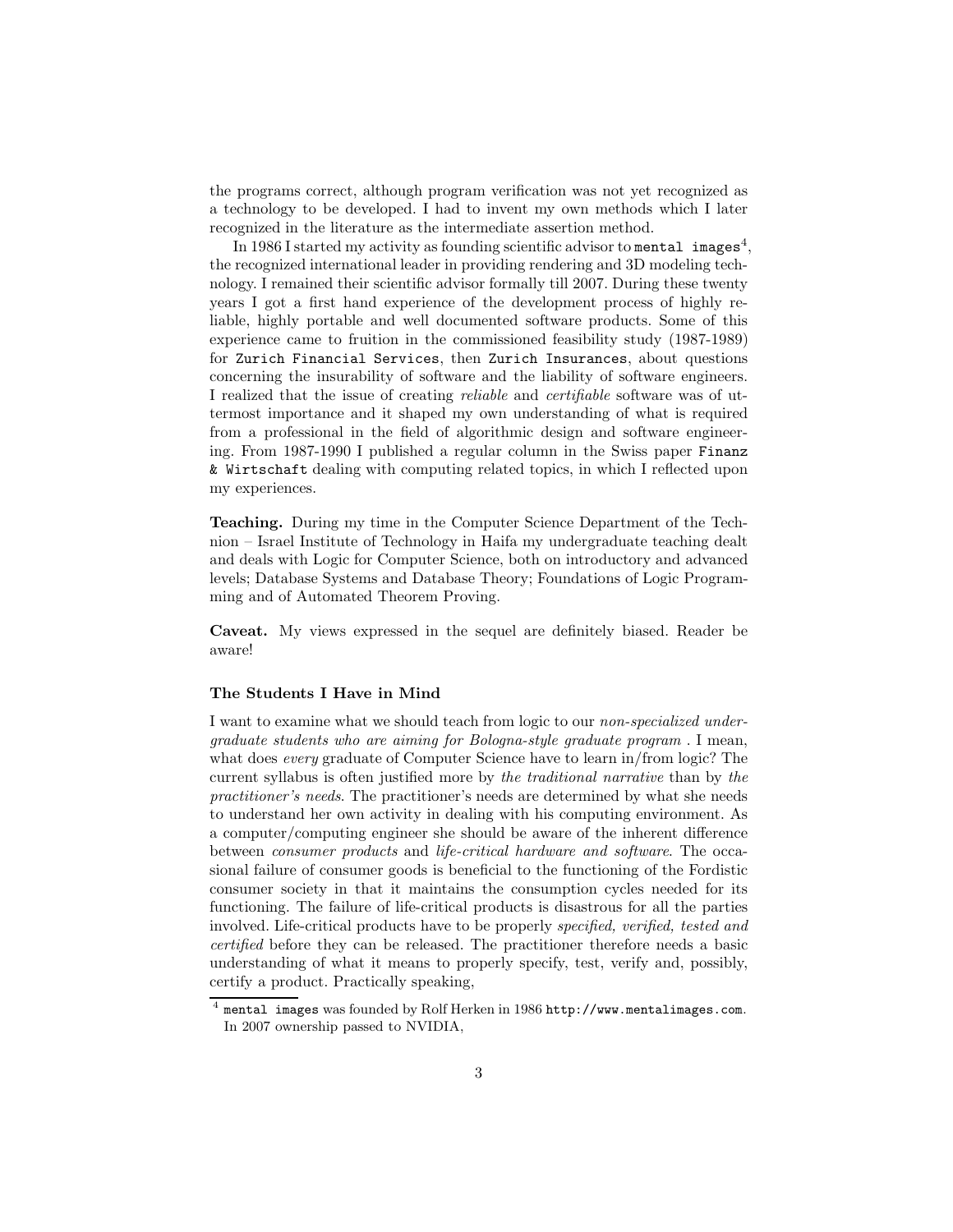- she should understand the meaning and implications of modeling her environment as precise mathematical objects and relations;
- she should understand and be able to distinguish intended properties of this modeling and side-effects;
- she should be able to discern different level of abstraction;
- she should master the (non-formalized) language of sets and second order logic which enables her to speak about the modeled objects;
- she should understand what it means to prove properties of modeled objects and relations;
- but she should also understand the inherent limitations of what can be achieved, and the limitations of her own activity.

# 2 Sets and the Logical Foundations of Mathematics

Whether we like it or not depends on our philosophical position, if we have one at all, but it is a fact supported by a large social consensus, that the language of sets is the most used and most accepted way of modeling mathematical objects. A very convincing discussion, why sets are used that way, is given in [BG08]. We are used to modeling automata of all sorts including Turing machines as tuples of sets, functions and relations. We do the same when we discuss behavior of hardware and software, when we prove properties of modeled artefacts, and when we show that certain combinations of properties of such artefacts cannot be achieved.

The emergence of the language of sets goes back to the work of G. Cantor, R. Dedekind, G. Frege and G. Peano, who felt the need to put mathematics on new rigorous foundations upon which the growing edifice of real and complex analysis could be built. Cantor initiated the use of sets for modeling natural, real and complex numbers and their functions, and Frege wanted to derive the rules of set formation from logic. Frege's program intended to derive the foundations of mathematics from logical principles. It did this using sets as the universal data structure for modeling mathematical objects from logic. The history of logic in the years between 1850 and 1950 is the history of successes and failures of Frege's program. This history forms the traditional narrative along which we are accustomed to teach logic. I will argue that this narrative is misleading as far as the working mathematician or computer scientist or engineer is concerned.

Let us look at this traditional narrative. We start by paraphrasing the history of Logicism from Frege to Gödel, and further to the re-evaluation of Frege's program.

#### Act I: Cantors Paradise

- First G. Cantor (1874 1884) created the Paradise of Sets.
- Then G. Frege (1879) created the modern Logical Formalisms, including the correct binding rules for quantification, and
- set out to lay the Foundations of Mathematics with his Die Grundgesetze der Arithmetik, Volume1 (1893), see [Bur05].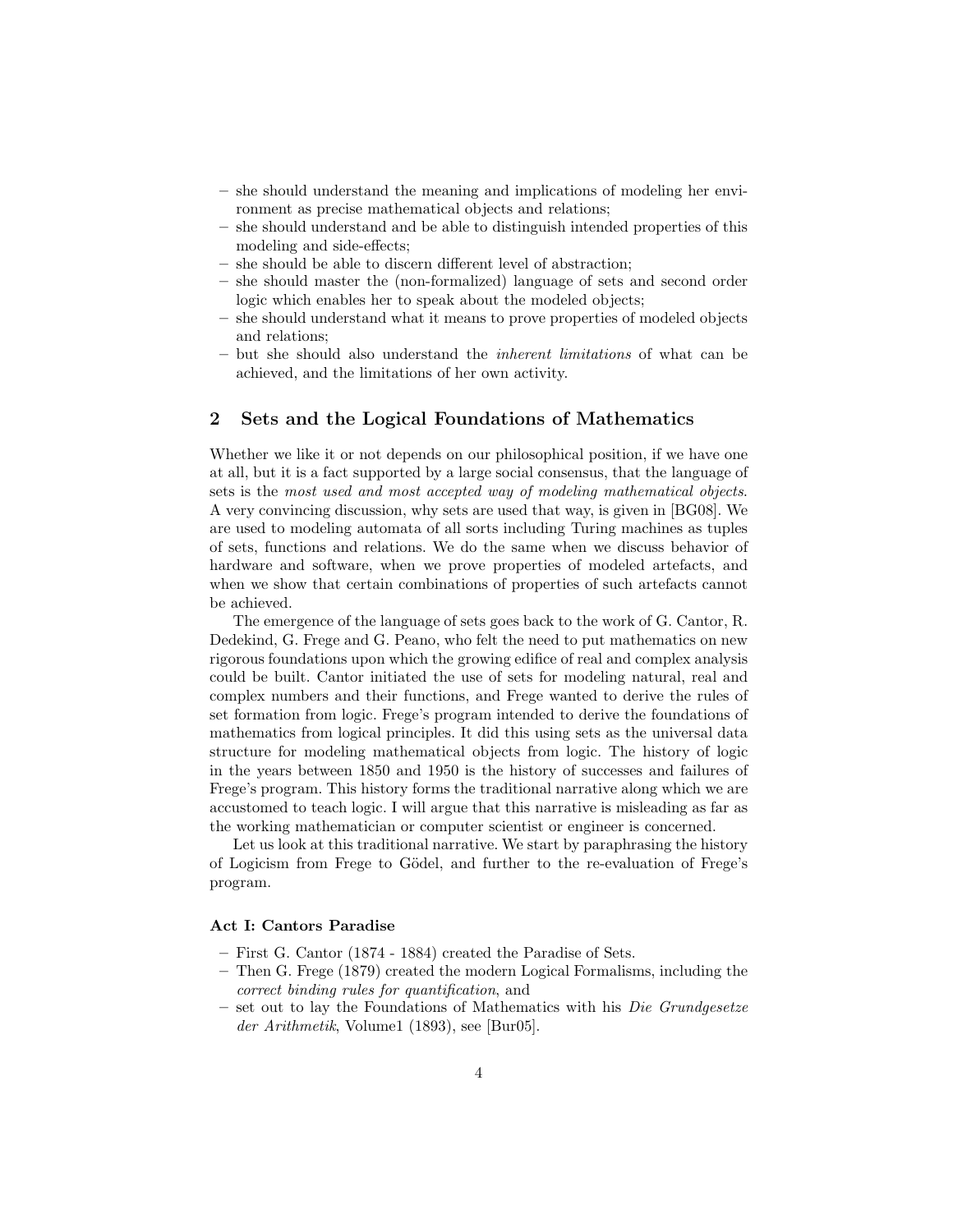– The book was not well received. Only G. Peano, author of The principles of arithmetic, presented by a new method (1889), [Ken73] wrote a positive review of it.

# Act II: Paradise lost

- On 16 June 1902, Bertrand Russell pointed out, with great modesty, that the Russell paradox gives a contradiction in Frege's system of axioms.
- $-$ ... and with Russel's paradox started the *crisis* of the *Foundations of Math*ematics. Putting it this way, the role of the paradoxes is overstated.
- G. Cantor already had sensed the problems, when he noticed trouble with the "set of all sets" and his notion of cardinality:
	- Let V be the set of all sets. Then its power set  $P(V)$  is a subset of V. But Cantor proved that the cardinality of the power set  $P(A)$  of a set A is always strictly bigger than the cardinality of A. On the other hand the cardinality of a subset of  $A$  is at most the cardinality of the set  $A$ , a contradiction.

# Act III: Hilbert's Program

D. Hilbert around 1920 designed a program to provide a secure foundation for all mathematics. In particular this should include<sup>5</sup>:

- Formalization of all mathematics: all mathematical statements should be written in a precise formal language, and manipulated according to well defined rules.
- Completeness: a proof that all true mathematical statements can be proved in the formalism.
- $\sim$  Consistency: a proof that no contradiction can be obtained in the formalism of mathematics. This consistency proof should preferably use only "finitistic" reasoning about finite mathematical objects.
- Conservation: a proof that any result about "real objects" obtained using reasoning about "ideal objects" (such as uncountable sets) can be proved without using ideal objects.
- Decidability: there should be an algorithm for deciding the truth or falsity of any mathematical statement.

### Hilbert's Logic Lectures

In 1928, D. Hilbert and W. Ackermann published *Grundzüge der theoretischen* Logik, [HA28, HA49, HA50]. The points of interest to us are:

- The Logic in question is Second Order Logic.
- What we call First Order Logic, is called there the restricted calculus.
- $-$  They prove soundness of the calculus, and ask the question of *completeness*.

<sup>5</sup> This subsection is a quote from Wikipedia. Its author is unknown.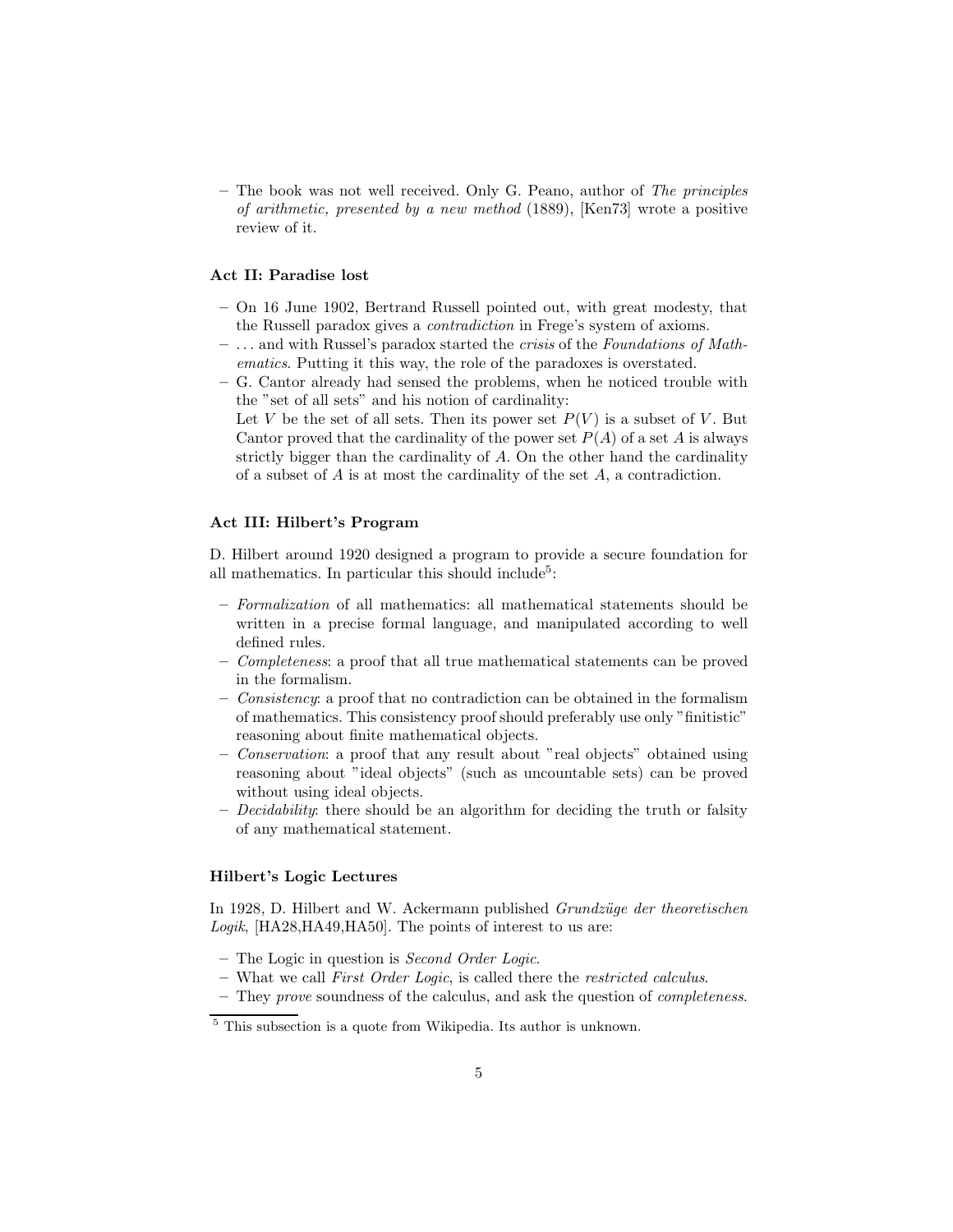The book is soon translated into English, French and Russian and remains the most widely used reference for more than thirty years. K. Gödel, as a graduate student, reads the book in 1928. The original book contains several technical mistakes which are fixed in subsequent editions. The first English edition [HA50] gives credit to A. Church and W. Quine for pointing out some mistakes in the second German edition.

The book states as the main problem of Logic its axiomatization and proofs of the

- Independence of the axioms
- Consistency of the axioms
- Completeness of the axioms
- The decidability of the consequence relation known as the Decision Problem.

# Act IV: Rise and Fall of Hilbert's Program

#### Initial successes:

- Leopold L¨owenheim (1915), Thoralf Skolem (1920), Moj˙zesz Pressburger  $(1929)$ , Alfred Tarski  $(1930)$ , Frank Plumpton Ramsey  $(1930)$ , László Kalmár (1939) and many others prove partial *decidability* results for fragments of Logic, and for Arithmetic, Algebra, Geometry.
- $-$  In 1929 Kurt Gödel proves the *completeness* of the Hilbert-Ackermann axiomatization of the restricted (first order) calculus.

#### Final blows:

- $-$  1931 K. Gödel proves that every recursive theory which contains arithmetic is incomplete.
- $-1931$  K. Gödel proves that every recursive consistent theory which contains arithmetic cannot prove its own consistency.
- 1936 Alonzo Church and Alan Turing show that already for the restricted calculus with free relation variables the set of tautologies is not computable (but is semi-computable). Hence, they gave a negative solution to the Decision Problem.
- 1951 Boris Trakhtenbrot showed that Logic restricted to finite interpretations is not axiomatizable.

The most comprehensive account of solvable and unsolvable cases of the Decision Problem can be found in [BGG97].

# Act V: Clarifications and Repairs

Out of the ashes rise the four classical sub-disciplines of mathematical logic: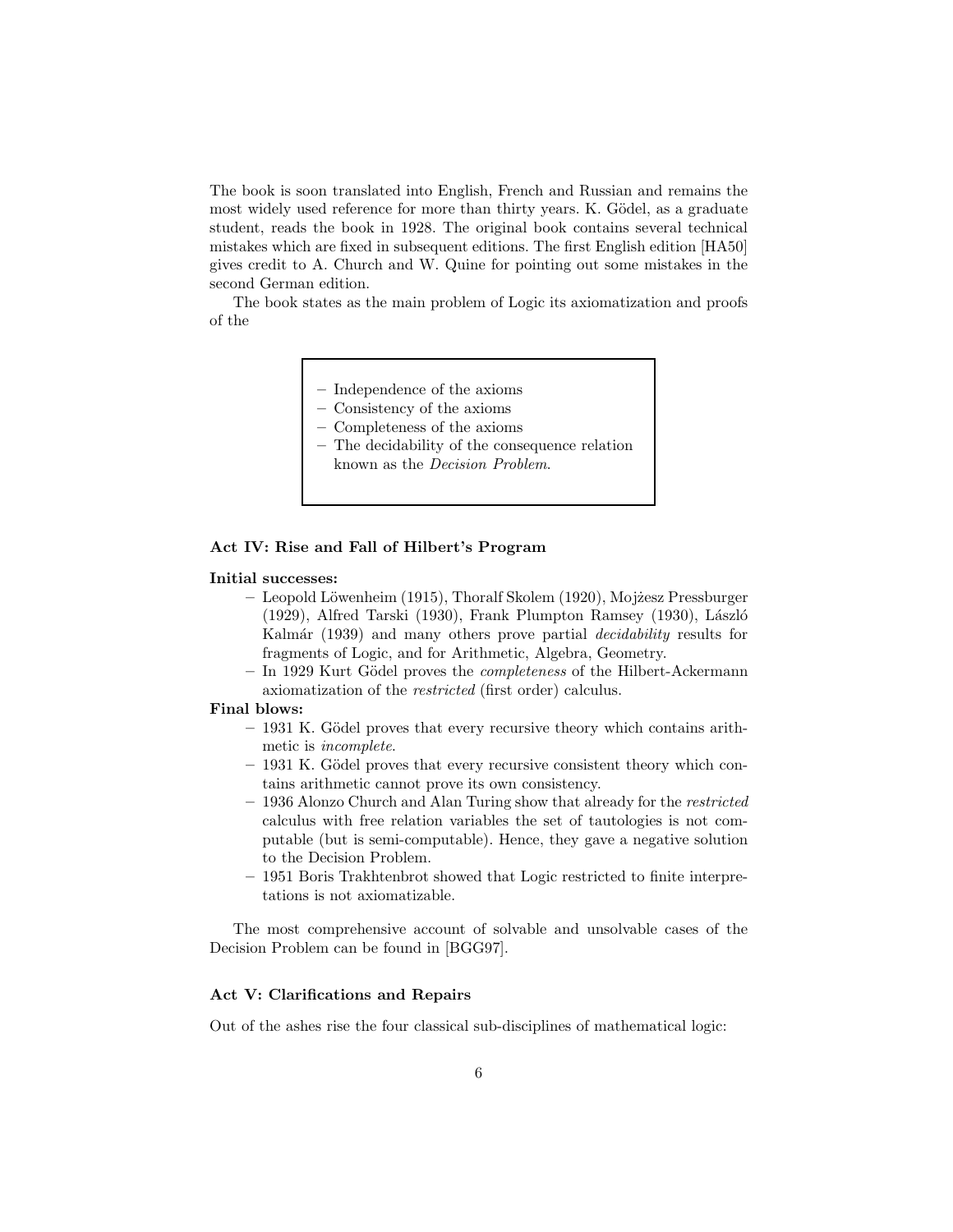Set Theory arises from work by E. Zermelo, D. Mirimanoff, J. von Neumann, A. Fränkel, K. Gödel and P. Bernays. Alternative approaches were developed by, among others, W. Quine, W. Ackermann, and J.L. Kelley and A.P. Morse, and more recently, by P. Aczel.

Set theory, in contrast to using sets in mathematical practice, is mostly concerned with settling questions around the axiom of choice and cardinal arithmetic, or in formulating alternatives, such as the axiom of determinacy, and in clarifying their impact on questions in topology and analysis. Today, set theory is a highly specialized branch of technical mathematics with little impact on computer science.

Proof Theory arises from work by W. Ackermann, G. Gentzen, J. Herbrand, D. Hilbert and P. Bernays.

It has developed into a full-fledged theory of proofs, comprising the analysis of (transfinite) consistency proofs in terms of ordinals and fast-growing functions, program extraction from proofs, and resource analysis related to provability. It also plays an important role in all aspects of automated reasoning, an important branch of Artificial Intelligence.

- Recursion Theory arises from work by E. Post, J. Herbrand, K. Gödel, A. Church, A. Turing, H. Curry. Recursion theory developed at one side into degree theory, classifying non-computable functions according to their different levels of complexity, at the other side it developed into Computability Theory and has become one of the pillars of Computer Science education in its own right.
- Model theory arises from work by T. Skolem, A. Tarski, A. Robinson, R. Fraïssé and A. Mal'cev.

Two main directions evolve, classification theory, and a more algebraic and geometric theory, linking model theory with algebraic geometry and number theory. Although finite model theory has its early origin in the study of the "spectrum problem" initiated by H. Scholz in [Sch52], it was through Automata Theory, Database Theory and Complexity Theory that it evolved into its own discipline with a legitimate place in advanced Computer Science education.

... and for long this remained the classical divide of **Mathematical Logic**.

J. Shoenfield's monograph [Sho67] is possibly the only monograph covering all aspects of Mathematical Logic up to the boundaries of research of his time. Since then the four classical disciplines have pursued their own paths, and among the younger generations of researchers it cannot be taken for granted that they have studied the four disciplines in depth.

# Act VI: 100 years later - Fixing Frege

If only G. Frege had not been so intimidated by B. Russel's letter. C. Wright, P. Geach and H. Hodes suggested, and G. Boolos proved (1987) that a modified Frege program actually is feasible, [Boo98a,Boo98c,Boo98b]. They noted that the famous contradiction stemmed from the axiom which states, roughly, that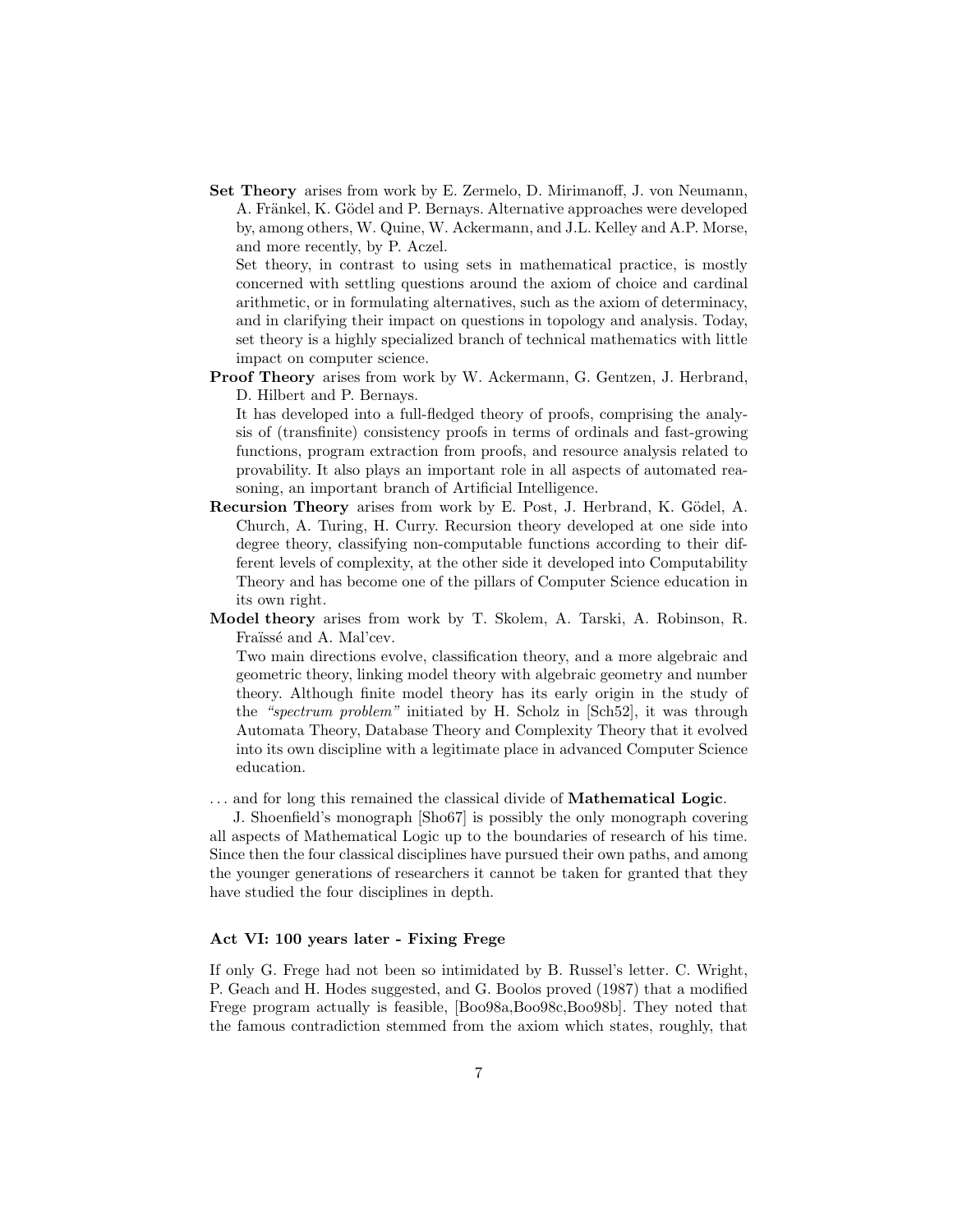the extension of any concept is a set. However, this axiom is only used to derive an abstraction principle, called Hume's principle, which states, again roughly, that two extensions have the same cardinality if and only if there is a bijection.

So we have for the modified Frege system:

- Frege: The Peano Postulates can be deduced in dyadic second order logic from Hume's principle and suitable definitions of the natural numbers (Frege's Arithmetic).
- Boolos: Frege's arithmetic is interpretable in second order Peano Arithmetic.

Some (the Neo-Logicists) argue that this justifies a revival of Logicism. But it also creates new problems. A thorough discussion of the pros and cons of Neo-Logicism can be found in J. Burgess [Bur05]. A thorough discussion of abstraction principles similar to Hume's Principle can be found in K. Fine [Fin02].

So much for the "big crisis".

However, the set theory needed for the foundations of Computer Science can be derived from logical principles without running into new foundational problems. In the sequel we discuss how exactly this can be done with our goals in mind, i.e., how such a foundation will help our responsible computer expert in understanding what he tries to do.

# 3 The Foundations of Mathematics and Computer Science

What Frege and Russel and Whitehead had in mind, viz. to build the foundations of mathematics from scratch, was done in a more intelligible (but still not too user friendly) way by E. Landau in his Foundations of Analysis first published in German in 1930, and in English in 1951, with many reprints, the latest in 1999 with a German-English vocabulary by the American Mathematical Society, [Lan99]. In this book he explicitly constructs the real and complex numbers from the standard model of Peano arithmetic. Landau's style is very dry and concise, and the text was written for mature mathematicians. A more pedagogical version of the same constructions can be found in S. Feferman's [Fef64], which I also would love to see reprinted. One can view such a foundation of Analysis as a pragmatic version of Frege's program. Roughly, we proceed as follows:

– One starts with a cumulative hierarchy of sets, based on the empty set alone (or with urelements) and natural set construction principles which also allow the construction infinite sets.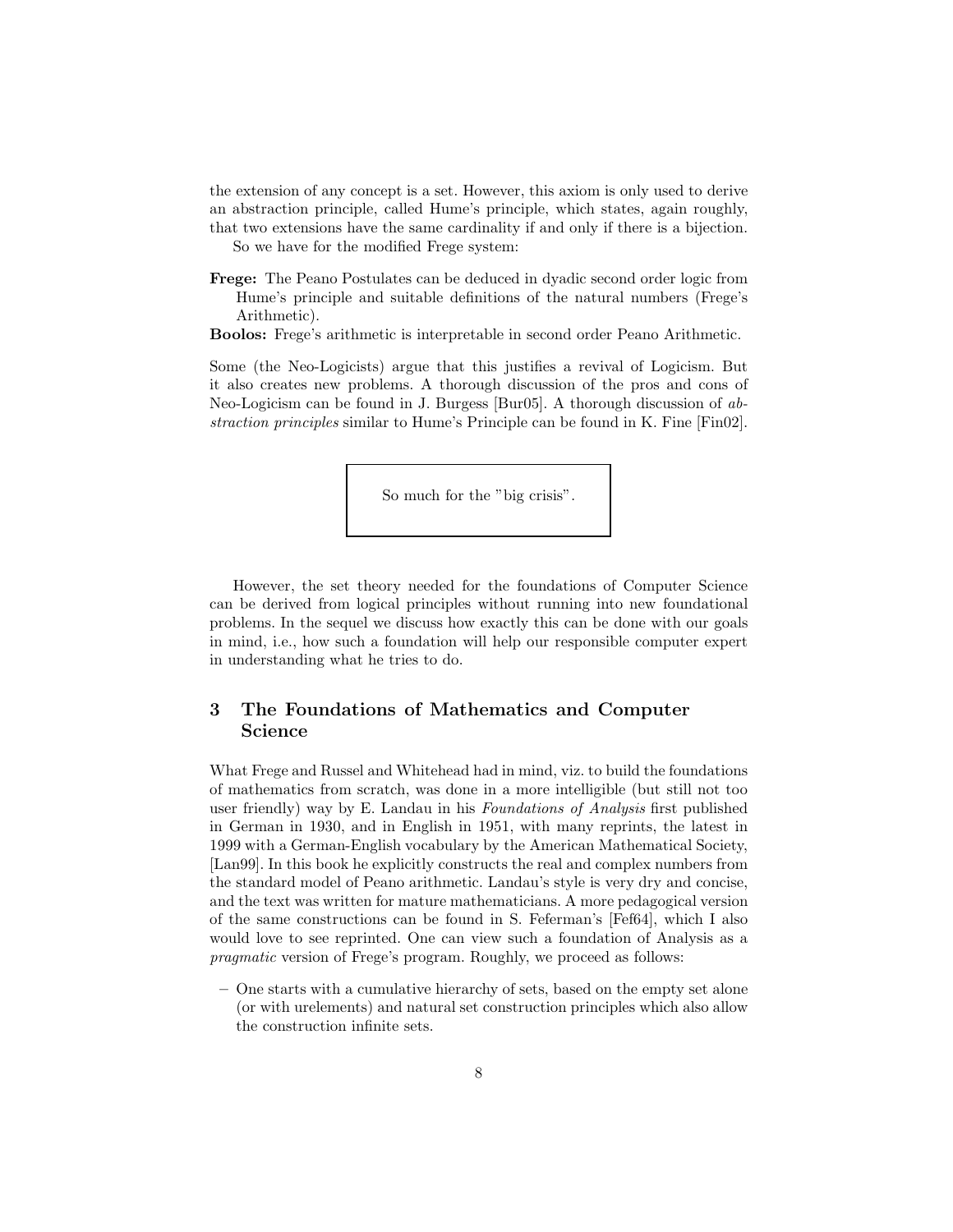- Then one defines inductively the natural numbers with a successor function, and the sets of finite words over a (not necessarily) finite alphabet (a set), with an append operation for each element of the alphabet.
- One then proceeds with defining the number systems  $\mathbb{N}, \mathbb{Z}, \mathbb{Q}$  and their arithmetic operations inductively and using quotient structures.
- Then one construct the reals  $\mathbb R$ , using Dedekind cuts.
- In similar ways one constructs other structures, say, groups, fields, topological spaces, Banach spaces, Lie algebras, which are specified axiomatically.
- $-$  *Existence* of axiomatically defined objects has to be established by an *explicit* sequence of set construction steps within the cumulative hierarchy.

#### Set Theory in Computer Science

Clearly, one can apply the same methods to model objects of the computing world, such as automata, formal languages, programs, data structures, etc. One should adapt Landau's way for modeling the basic data structures of Computer Science. I have attempted to do this in the course Sets and Logic for Computer science, which we teach in the third semester in our Computer Science undergraduate program. In Section 4, I will outline the main point of this program.

Besides using set theory for modeling purposes, the computer scientist uses only few ingredients of set theory:

- 1. The Cantor-Bernstein Theorem to prove equicardinality,
- 2. The fact that a countable union of countable sets is countable,
- 3. The fact that the cardinality of the power set of a set A is always bigger than that of A,
- 4. The relationship between the termination of processes and well-orderings.
- 5. The Recursion Theorem.
- 6. Some Fixed-Point Theorems.

The first three of these go ultimately back to Cantor's original work and are very basic. The Recursion Theorem and Fixed Point Theorems should probably be taught in a more advanced course, using, say, Y. Moschovakis' book [Mos94].

# Recursion Theory vs Computability Theory

Recursion Theory got its name for a good reason: The computable functions over the natural numbers were defined recursively, and early Recursion Theory consisted in studying the strength of various proposed recursion schemes. Recursion schemes can be replaced by register machines. Computability Theory studies usually the computable relations and functions over sets of words. The three approaches are inter-translatable, but they are not the same. It is a pity that teaching all these complementary notions of computability is not always part of the Computer Science curriculum. Be that as it may, Computability Theory has emancipated itself from Logic and in Computer Science the two are often taught independently. A good exception is the monograph [Pap94].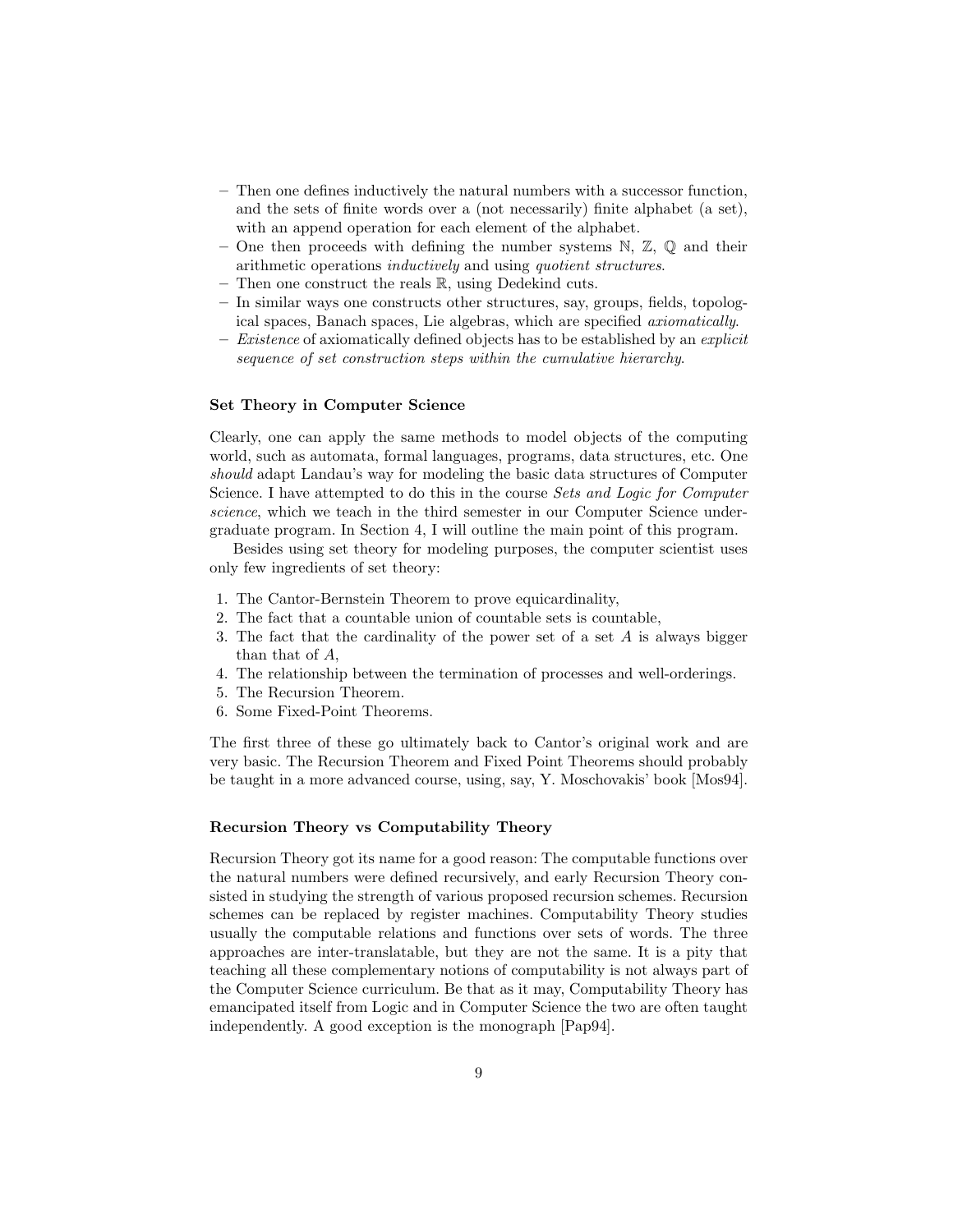### Proof Theory

Proof theory evolved around the question of what type of consistency proofs are at all possible. As a spin-off the field of deduction-based automated reasoning and automated theorem proving came into being. Proof theory is also used in the foundations of programming languages, where it generated a rich literature of deep insights into the nature of programming. Some basic principles of automated reasoning do belong in a beginner's course on Artificial Intelligence, and some basic facts about functional programming do belong in a basic course on Programming Languages. However, only little of this rich material is suitable for the student I have in mind. A comprehensive survey of Proof Theory is [Bus98]. It remains to be seen to what extent Girard's ambitious program of using Linear Logic (a resource conscious version of natural deduction) is valuable for the sophisticated practitioner. The current status of this approach is described in [HO00,Gir01,Abr03]. In any case, this work is far too sophisticated to be presented in the course framework I have in mind.

### Model Theory

The main tools of classical model theory almost all derive from the compactness theorem and variations of the model existence theorem. Using these tools one proves preservation theorems, the omitting types theorem and develops a general understanding of the possible structure of models of first order theories. I have described how to use these tools in the Computer Science context, in database theory, the foundations of Logic Programming, and the specification of data types, [Mak84,Mak92]. It turned out, however, that the Compactness Theorem is mostly suitable when dealing with infinite structures, and the most prominent application of the Compactness Theorem in Computing is Herbrand's Theorem with its ramifications in Automated Reasoning and Logic Programming. The most important tools from Model Theory in algorithmic applications are the Ehrenfeucht-Fraüssé games and the Feferman-Vaught Theorem and its variations. The former is omnipresent in Finite Model Theory, cf. [EF95,Lib04] and the survey of the uses of the latter can be found in [Mak04]. For other failures of classical theorems of First Order Logic when restricted to the finite case, such as the compactness theorem and various preservation theorems, see Y. Gurevich [Gur88] and B. Rossman [Ros08].

One should add here that the combination of the Compactness Theorem with the Ehrenfeucht-Fraïssé games leads to Lindström's characterization of First Order Logic. The attempts to develop an Abstract Model Theory are documented in the monumental [BF85]. This line of reasoning had a considerable impact on Finite Model Theory and Descriptive Complexity in providing techniques for defining logics which capture complexity classes. For the advanced student, applications of Finite Model Theory to Computer Science are surveyed in [GKL+07].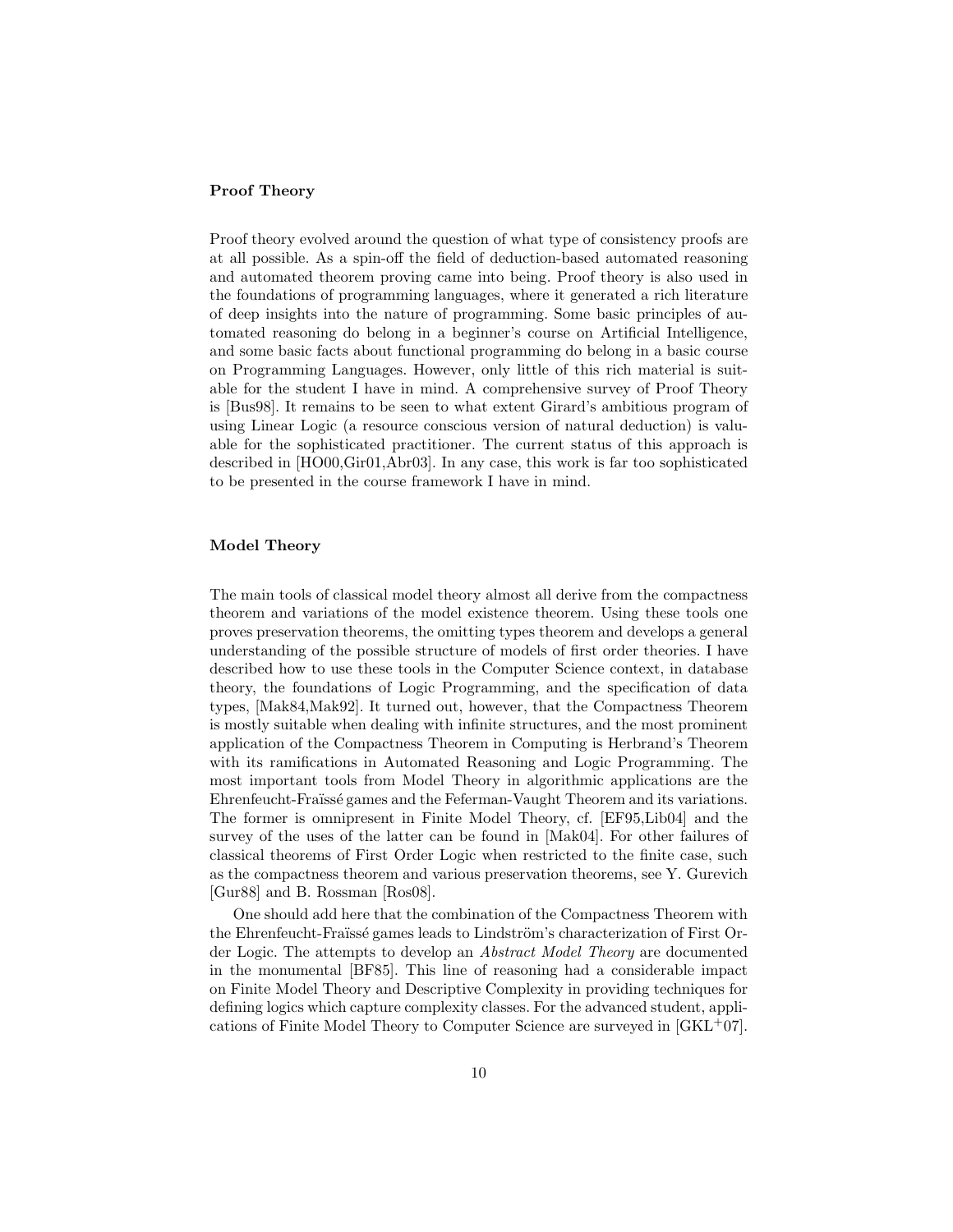### The classical textbooks in Logic

The available undergraduate texts of Logic for Computer Science follow too often the narrative of the Rise and Fall of Hilbert's Program. They emphasize the classical Hilbertian topics.

- Logic is needed to resolve the paradoxes of set theory.
- First Order Logic is THE LOGIC due to its completeness theorem.
- The main theorems of logic are the Completeness Theorem and the Compactness Theorem
- The tautologies of First Order Logic are not recursive.
- Arithmetic Truth is not recursive enumerable.
- One cannot prove CONSISTENCY within rich enough systems.

This is NOT what a Practitioner of Computing Sciences NEEDS !

Other texts are often written with a very special agenda reflecting the author's research interest or his particular tastes. Finally, there are texts which are really written with the undergraduate Computer Science student in mind. But then they are often either written specifically with programmers in mind, or do not deal with the data modeling issues<sup>6</sup>. Logic is first of all a language in which we express ourselves before we prove statements. We first have to formulate a specification, a database query, an intermediate assertion, a loop invariant, before we prove them to hold, to be valid, or for two of them to be equivalent or not. Logic deals with **definability** issues as much as with **provability** issues, something which in the Hilbertian tradition is easily forgotten. An introductory text in Logic for Computer Science should choose its topics in way that the student meets the topics taught again in later courses. When we teach linear algebra in the first year of a mathematics curriculum, most of the topics reappear in vector analysis, differential equations, physics, statistics etc. We have to build our syllabus of logic keeping this in mind.

# 4 Foundations for the Practitioner

It is customary in the discourse of education to distinguish between knowledge of theoretical orientation and practical knowledge, which consists of tools and skills. In our case this means:

 $6$  A recommendable exception is the recent book by R. Bornat [Bor05] is a lovely introduction to Logic for programmers.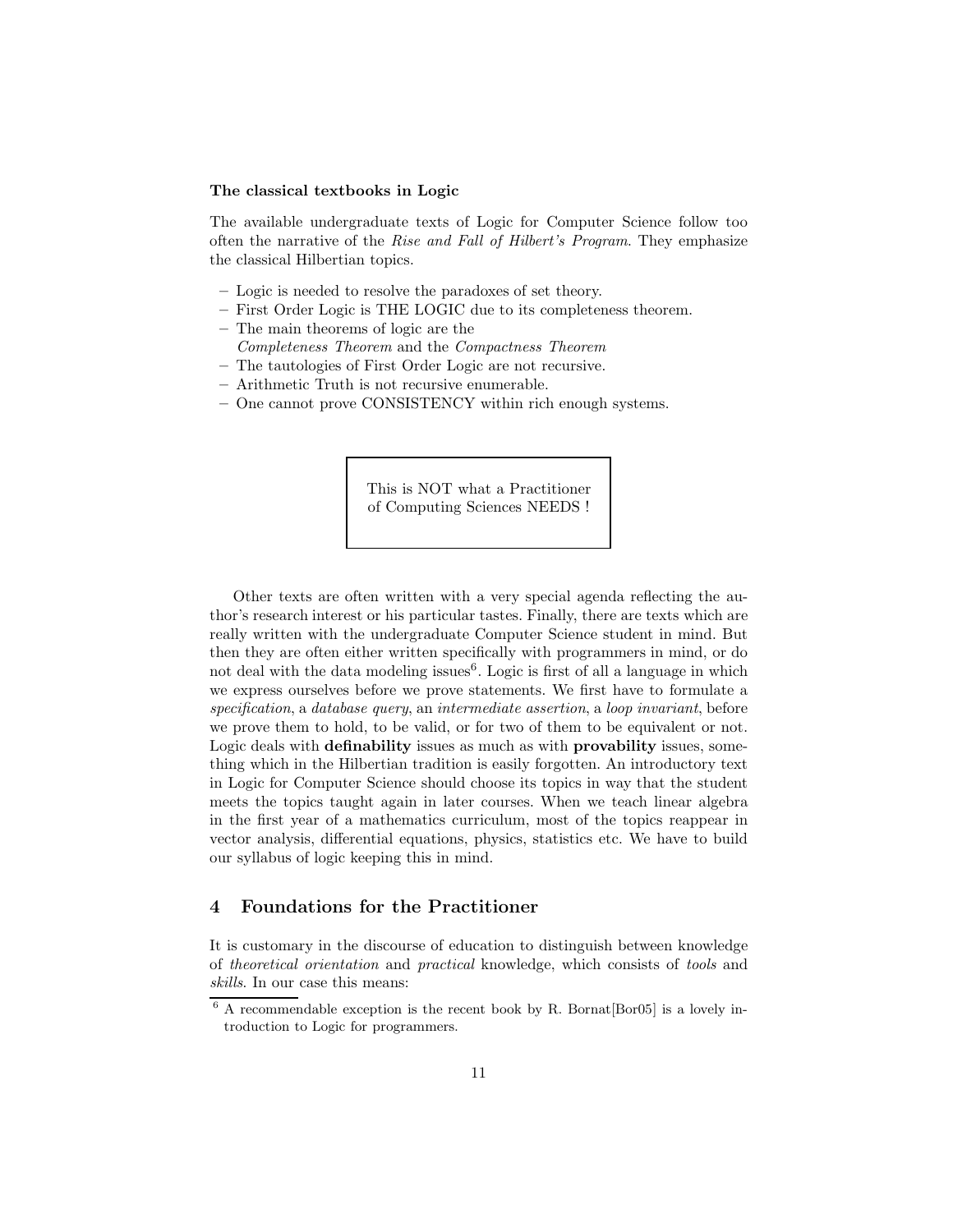# Theoretical orientation:

- awareness that our domain of discourse is an idealized world of artefacts which models fairly accurately the artefacts which allow us to run and interact with computing machinery.
- awareness of the different levels of abstractions.
- awareness that in this world of artefacts there are

a priori limitations. Not everything is realizable, computable, etc.

# Practical knowledge:

- tools which allow us to model new artefacts, whenever they arise;
- tools which allow us to prove properties of the modeled artefacts.

The student needs a carefully adapted blend of the practical Frege program, with the knowledge of its *limitations*. He needs both *proficiency* and *performance* in his practical knowledge.

# 5 Lessons from 150 years of History

I have spent so much space reviewing what I consider noteworthy in the evolution of the Logicists program because I do want to draw some lessons from it which are not foundational but practical. I would like the graduates of Computer Science who intend to deal with the production and maintenance of life-critical reliable and certifiable hardware and software products to be capable of understanding not only the functioning of the product itself, but also its interaction with its surroundings at large. This requires a sophisticated use of many skills which can be learned within the framework logic. Let us examine some of these one by one.

#### Lesson 1. Modeling the world

The first lesson to learn concerns understanding the modeling process and its pitfalls.

Our scientific language: In our scientific and engineering discourse we use our natural language enhanced by standardized and precise use of boolean operations, quantification and the use of naive language of sets.

Our universal data structure: The naive language of sets allows us to build a cumulative world of sets which serves as our universal data structure.

Modeling the world: All the abstract and concrete artefacts of our discourse can be modeled within this world of sets. In particular, we should be accustomed to model all artefacts of our computing world by objects in the world of sets constructed according to the rules of set construction.

Modeling involves side effects: However, modeled artefacts have properties not intended.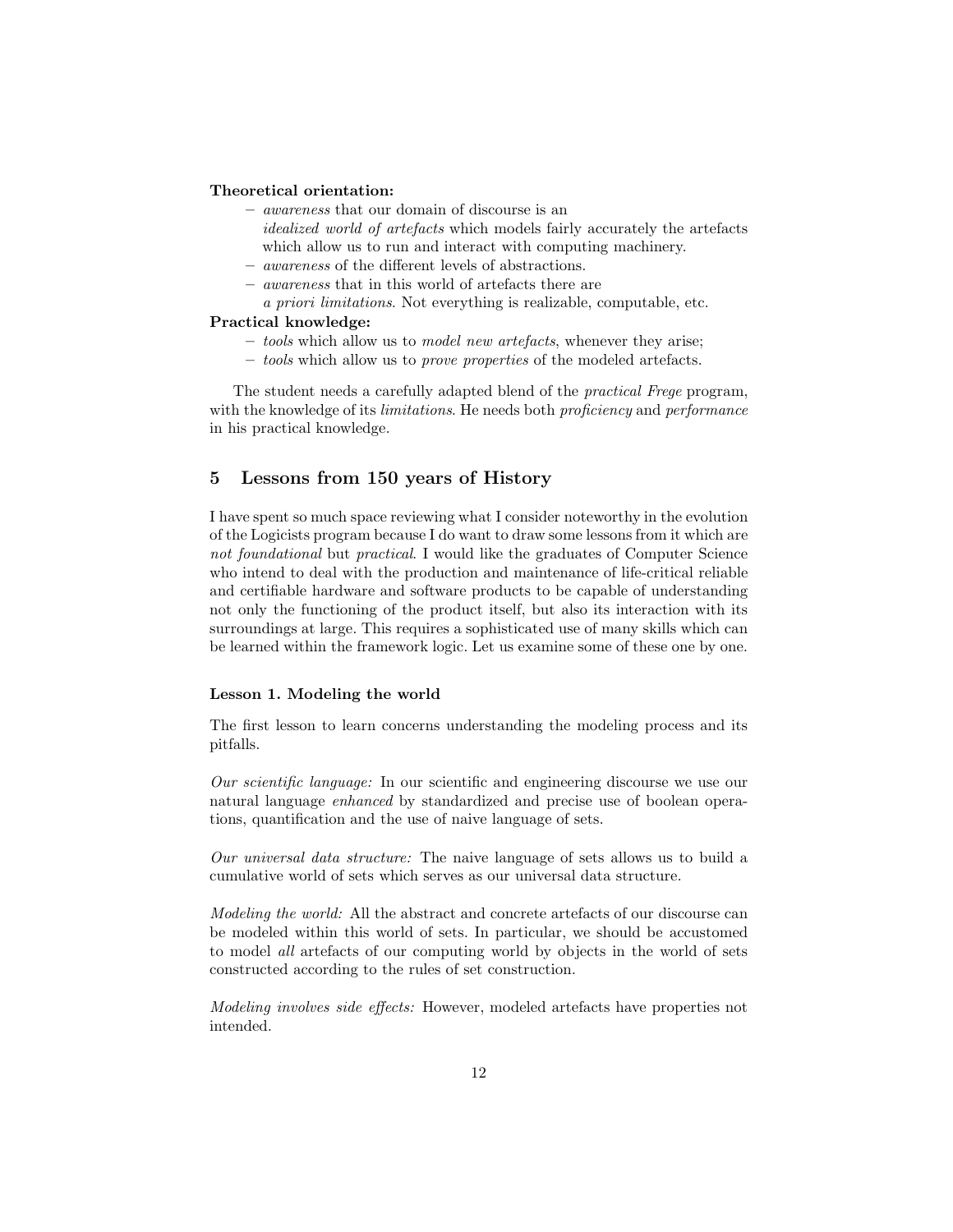Digression: Side effects: We shall use the term "side effect" here for any accidental property of the modeled artefact, be it intentional or accidental. This deviates from the usage of the term in the programming community, where the intentional aspect is emphasized. The Wikipedia explains:

In computer science, a function or expression is said to produce a side effect if it modifies some state in addition to returning a value. For example, a function might modify a global or a static variable, modify one of its arguments, write data to a display or file, or read some data from other side-effecting functions. Side effects often make a program's behavior more difficult to predict. A "Safe" operation is one that is guaranteed to be free of side-effects, i.e., it may be relied upon to leave the state of the system unchanged. Queries are the canonical safe transactions. Safe operations are also idempotent, although the reverse is not necessarily true.

In medicine, however, the *accidental*, if not *harmful* aspect of side effects is prevalent. We again quote the Wikipedia:

In medicine, an adverse effect is a harmful and undesired effect resulting from a medication or other intervention such as chemotherapy or surgery. An adverse effect may be termed a "side-effect" (when judged to be secondary to a main or therapeutic effect) and may result from an unsuitable or incorrect dosage or procedure (which could be due to medical error)

In mathematical modeling the use is *neutral*. A side effect may be a curiosity of no further importance, or it may become a feature, like in modeling ordinals as so called von Neumann ordinals<sup>7</sup>, i.e., as special transitive sets.

Digression: the ordered pair: Ordered pairs could be introduced via an abstraction principle:

 $(x, y) = (x', y')$  if and only if  $x = x'$  and  $y = y'$ . But usually the ordered pair is modeled directly: N. Wiener:  $(x, y)_W := \{\{\{x\}, \emptyset\}, \{\{y\}\}\},\$ K. Kuratowski:  $(x, y)_K = \{\{x\}, \{x, y\}\},\$ Simplified :  $(x, y)_S = \{x, \{x, y\}\}.$ 

Now one has to verify that  $(x, y) = (x', y')$  if and only if  $x = x'$  and  $y = y'$ . All the proposed versions do satisfy this, but the proofs differ. Kuratowski's version is the accepted definition today. But all definitions have side effects, e.g., x is an element of  $\{x, \{x, y\}\}\$  but not of  $\{\{x\}, \{x, y\}\}\$ . Proving properties of objects which depend on the use of ordered pairs should not use these side effects, but only the defining property. How do the three modeled ordered pairs

<sup>7</sup> J. von Neumann studied ordinals in his Ph.D. Thesis (1926). However, J. von Neumann, in his thesis, credits D. Mirimanoff for some of his ideas. J. von Neumann's approach was widely adopted, cf. [Lev79,Jec78,Mos94], or for the less sophisticated reader, [Hal60] and [Dev93].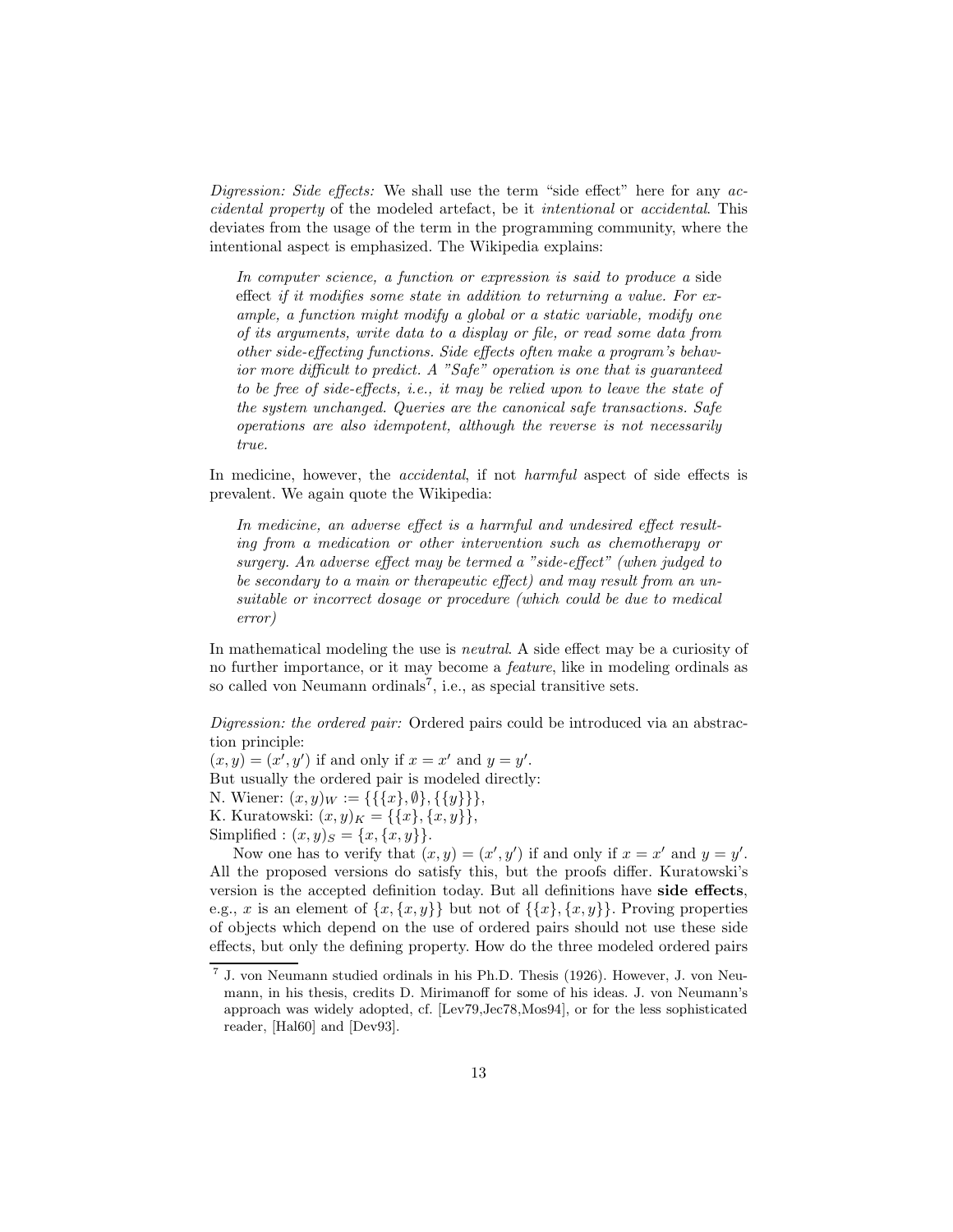differ from each other? Syntactically, Kuratowski's pair and its simplified version are shorter than Wiener's version, and are simpler in the sense that they appear earlier in the cumulative hierarchy. However, the simplified version has a serious drawback: to prove that it satisfies its specifications the axiom of Foundation is needed, which is not the case for Kuratowski's version. Kuratowski's pair has become the universally accepted definition of the ordered pair, because it finds the right balance between its simplicity in form and simplicity in the proof of its required properties.

> The distinction between specified properties and side effects should be taught early on!

Fixing levels of abstraction: In the process of modeling we introduce structures, and fix which sets are not further to be analyzed. We are accustomed to define a graph as a pair  $\langle V, E \rangle$ , where V is any (finite) set and  $E \subset V^2$  is a binary symmetric relation. A finite automaton is defined as a tuple  $\langle S, \Sigma, R, I, T \rangle$ , where S is any (finite) set (of states),  $\Sigma$  is any finite set (the alphabet),  $R \subset$  $S\times\Sigma\times S$  is a ternary transition relation, and  $I, T \subset S$  are the initial and terminal states respectively. Our students should be familiar with this kind of modeling, in particular, they should understand that the properties of the elements of  $S$ and  $\Sigma$  are side-effects and should be ignored.

Like in the foundations of Analysis, as practiced by R. Dedekind, E. Landau and N. Bourbaki, we need the precise language mix of normalized natural language augmented by the language of sets to model the idealized artefacts of computer science. However, to model the artefacts we also need basic tools. These are:

- inductive definitions and proofs by induction;
- enumerations, proving countability and uncountability;
- (countable) well-orderings (for termination)

Using these tools we can model and analyze the most basic artefacts modeled, such as

- strings with the concatenation operation;
- natural numbers with the arithmetic operations;
- stacks, arrays;
- graphs, relational structures;
- circuits, Turing machines, register machines;
- specification and programming languages.

Digression: Is this not "too denotational" ? ... a friend asked. Yes, this approach does map everything into sets. But "truth" does not necessarily presuppose a world of sets. Truth in the sense of Frege's world is defined by the laws (introduction and elimination rules) of logic and of the Fregean constructs. It does leave your foundational options open.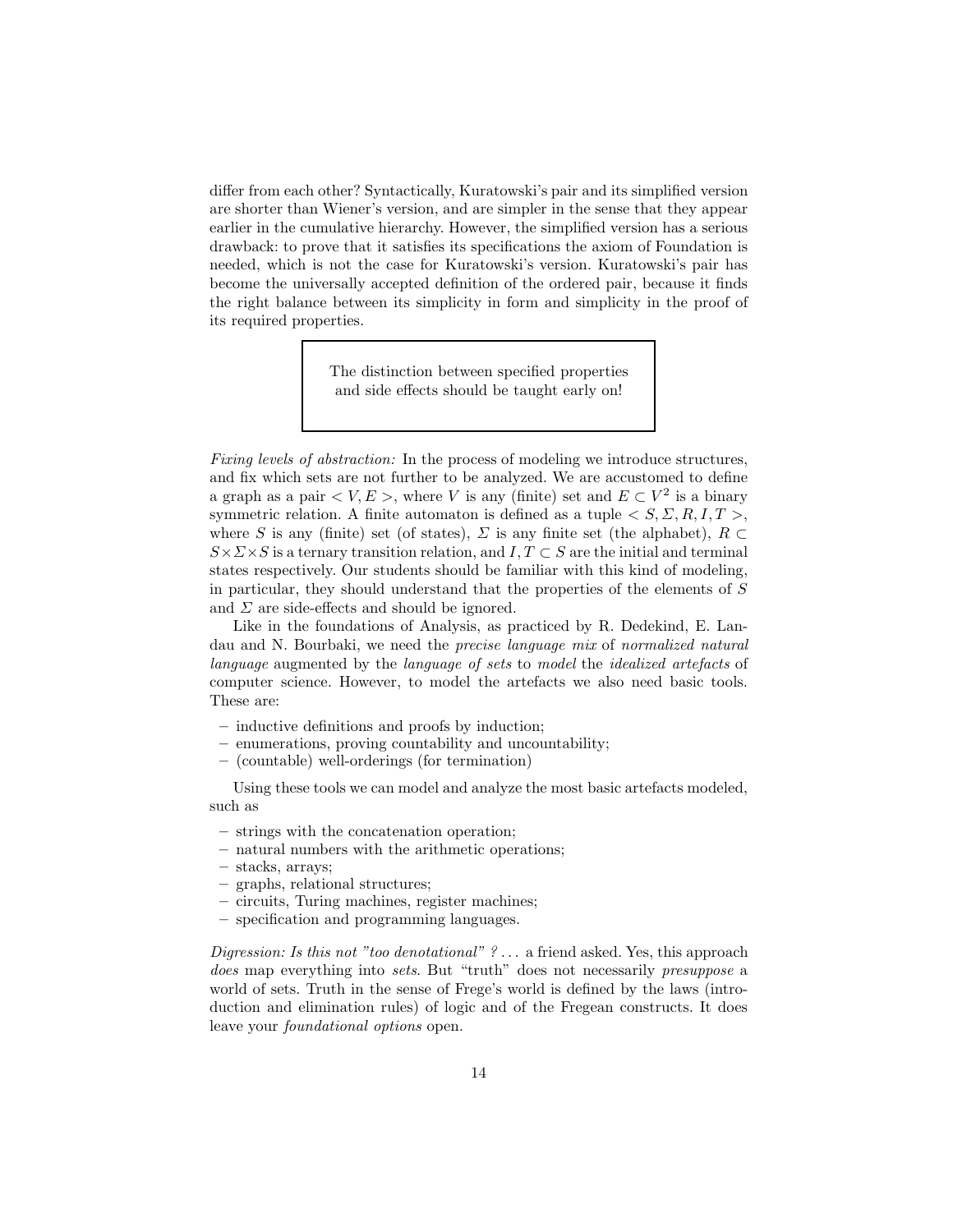## Lesson 2. Modeling Computability

We have already said that computability is usually taught in a separate course, be it together with formal languages or with an introduction to basic complexity theory. Nevertheless, our student should understand that computability is modeled over different domains, computing operations, and resource restrictions.

- Natural numbers and recursion: The old fashioned name Recursion Theory for Computability Theory refers to the classification of computable functions using various forms of recursion over the natural numbers. This is the original definition of the set of recursive functions.
- Turing machines and words: Turing machines model the recognition and manipulation of strings and were used before the advent of sophisticated computing devices. They led to the notion of von Neumann computers and are close to assembly languages.
- Random access register machines: Register machines were introduced to model computations as performed by humans and are close to early programming languages. The content of a register may be a natural number or a string, or, for that matter, any element of a computing domain, as in relational databases. The addresses of the registers are natural numbers and have to be computed as well, possibly using special address registers. Random access machines are register machines with indirect addressing capabilities and are used to discuss program complexity.
- Other models: Logic programs, Lambda calculus, Cellular Automata, Quantum computing, and many more.

Passing from one computational model to another involves modeling also the translation between the domains and the translations between programs (interpreters and compilers). Here I want to stress the different basic structures involved, and their bi-interpretability. In terms of knowledge of orientation and practical knowledge we have:

#### Orientation:

Not everything is computable.

Not everything is feasibly computable.

### Tools:

Using the non-solvability of the Halting Problem to prove non-computability. Using different types of reducibilities (and simulations) to pass between the models and various resource restrictions.

Using various diagonalization techniques to separate complexity classes.

I have observed that even my colleagues are sometimes imprecise: The Church Turing Hypothesis is often carelessly invoked. There is also a trend to say computable when actually one means feasibly computable, where feasibly computable may mean computable in deterministic polynomial time, sometimes computable in polynomial time with randomized algorithms.

It is also important to distinguish between complexity classes defined as equivalence classes of problems under certain reductions, and sometimes defined as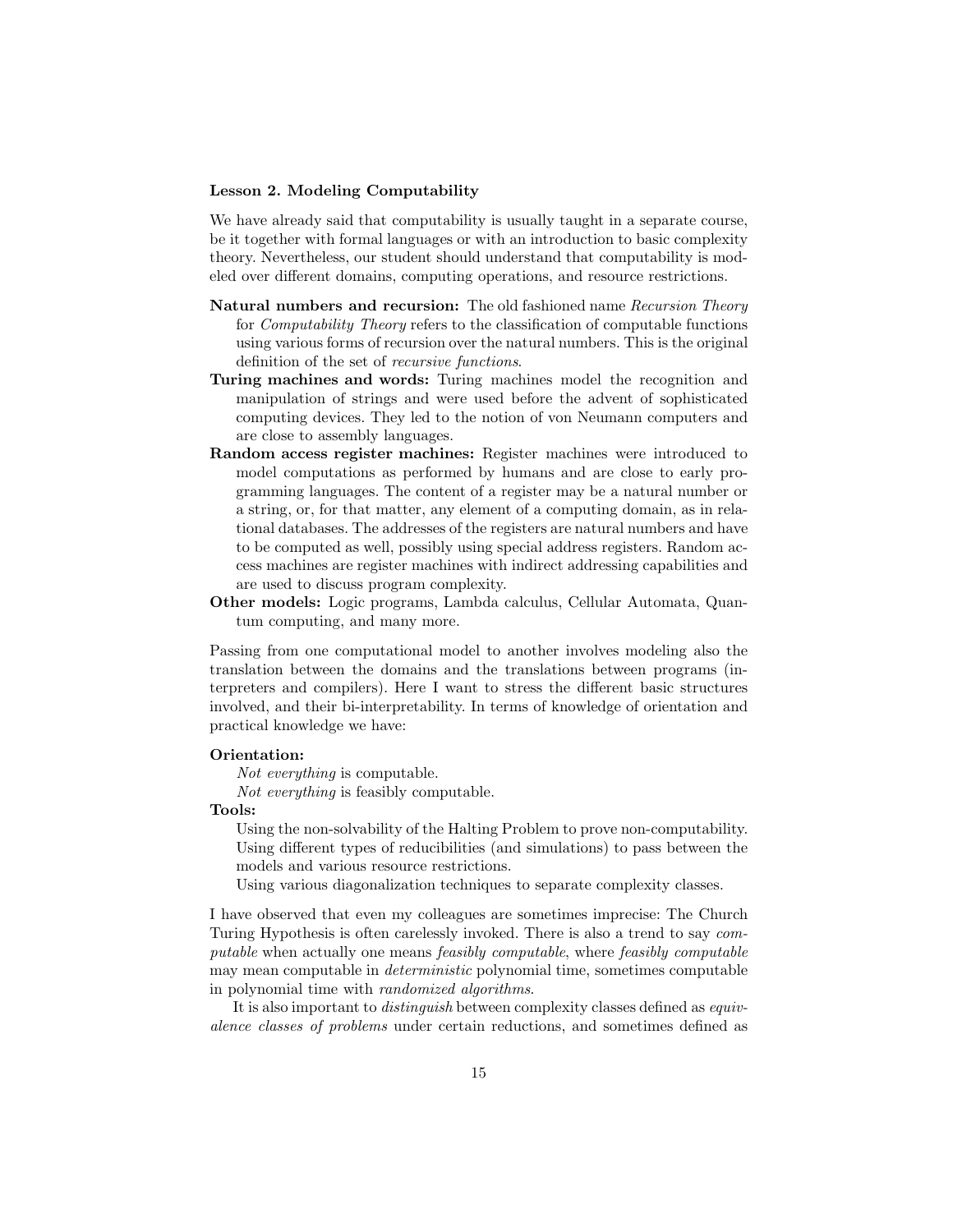classes of decision (counting, approximation) problems solvable in a specific computational model.

Using polynomial time Turing reductions, the class  $\left[SAT\right]$ <sub>T</sub> of problems reducible to SAT is of the first type, NP is of the second type, and  $NP = [SAT]_T$ is a theorem. In the case of counting problems  $[\#SAT]_T$  is of the first type,  $\#P$ is of the second type, and  $\#P = [\#SAT]_T$  is not true. Using reductions in First Order Logic we still have  $[SAT]_{FOL} = NP$ , but not every problem X, which is NP-complete with respect to polynomial time Turing reductions satisfies  $[X]_{FOL} = [SAT]_{FOL}$ .

> It is important to insist that slogans are replaced by precise definitions.

### Lesson 3. Modeling Syntax and Semantics

In the creation of reliable software or hardware we want to be able to prove that our creation does satisfy its specification. To make such a task meaningful we have to model syntax and semantics of the language in which we express the properties of our creation in the world of sets. Only then the notion of a rigorous proof that a modeled artefact has certain properties specified in the modeled language becomes meaningful.

We look at Propositional, First Order, Second Order Logic, or any other logic of assertions. Again we model them in our framework of sets.

Syntax: The syntax is modeled is an inductively defined set of words, the well formed expressions. The expressions of our language contain uninterpreted symbols (propositional variables, individual variables, relation variables, etc), the non-logical symbols.

Semantics: Structures are interpretations of the basic non-logical symbols. Assignments are interpretations of the variables. The meaning function associates with structures, assignments, and formulas a truth value.

What is the meaning of an assertion ?

The traditional approach in logic is to consider sentences, i.e., formulas without free variables.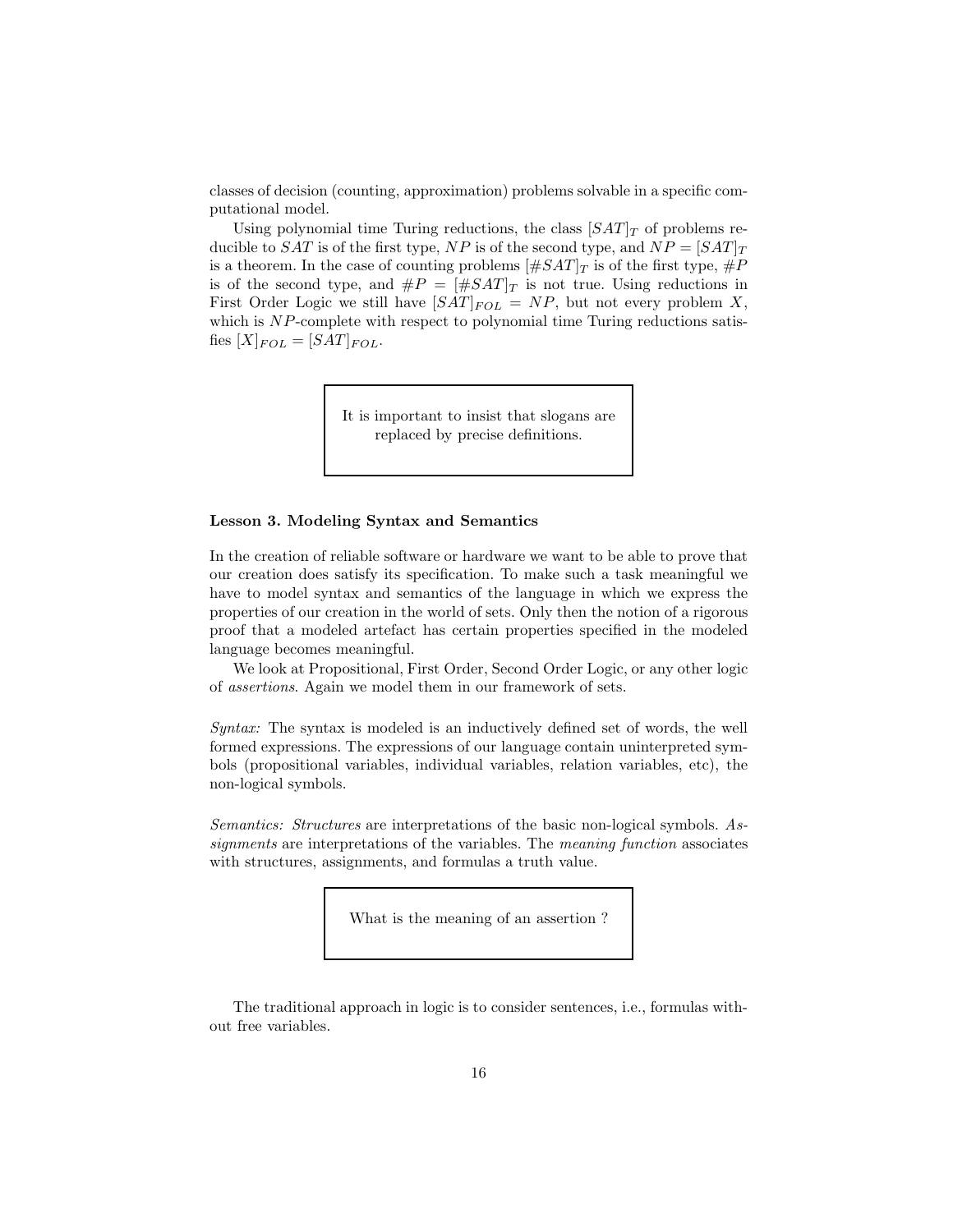Without free variables: The meaning of an assertion is a truth value.

But this is misleading!

With free variables: The meaning of an assertion is the totality (not necessarily a set) of interpretations of all its free variables, including relation and function variables. In the case of first order variables only, where the interpretation of relation and function variables is fixed, the meaning of an assertion in a fixed structure is a relation. As in Classical Geometry one speaks of the geometrical lieu of all points satisfying an equation, we can speak of the logical lieu defined by a formula. In modern data base parlance this is called a query.

We define usually *logical validity* via truth values. It would be preferable to define validity and logical consequence directly for formulas with free variables. Our student is more likely to meet in the sequel of courses formulas with free variables that just formulas without.

# Do we need the Completeness Theorem?

For the practical knowledge we need:

- The semantic notion of logical consequence.
- Enough basic logical equivalences to prove the Prenex Normal Form Theorem  $(PNF)$ .
- Introduction and elimination rules for quantifiers (via constants).
- A game theoretic interpretation of formulas in PNF.

For the knowledge of orientation we might state (but not prove) the Completeness Theorem for our redundant set of manipulation rules.

Here are the arguments for and against proving the Completeness Theorem in the first course of Logic.

# The classical arguments pro:

- Completeness and its corollary, Compactness, is at the heart of logic.
- A logic for which one cannot prove a completeness theorem is problematic.
- Logic is identified with first order logic (in Hilbert's terms, the restricted calculus). A point of view which is strengthened by Lindström's characterization of first order logic as the only logic (over relational structures) for which every satisfiable sentence has a countable model and for which a completeness theorem can be proved.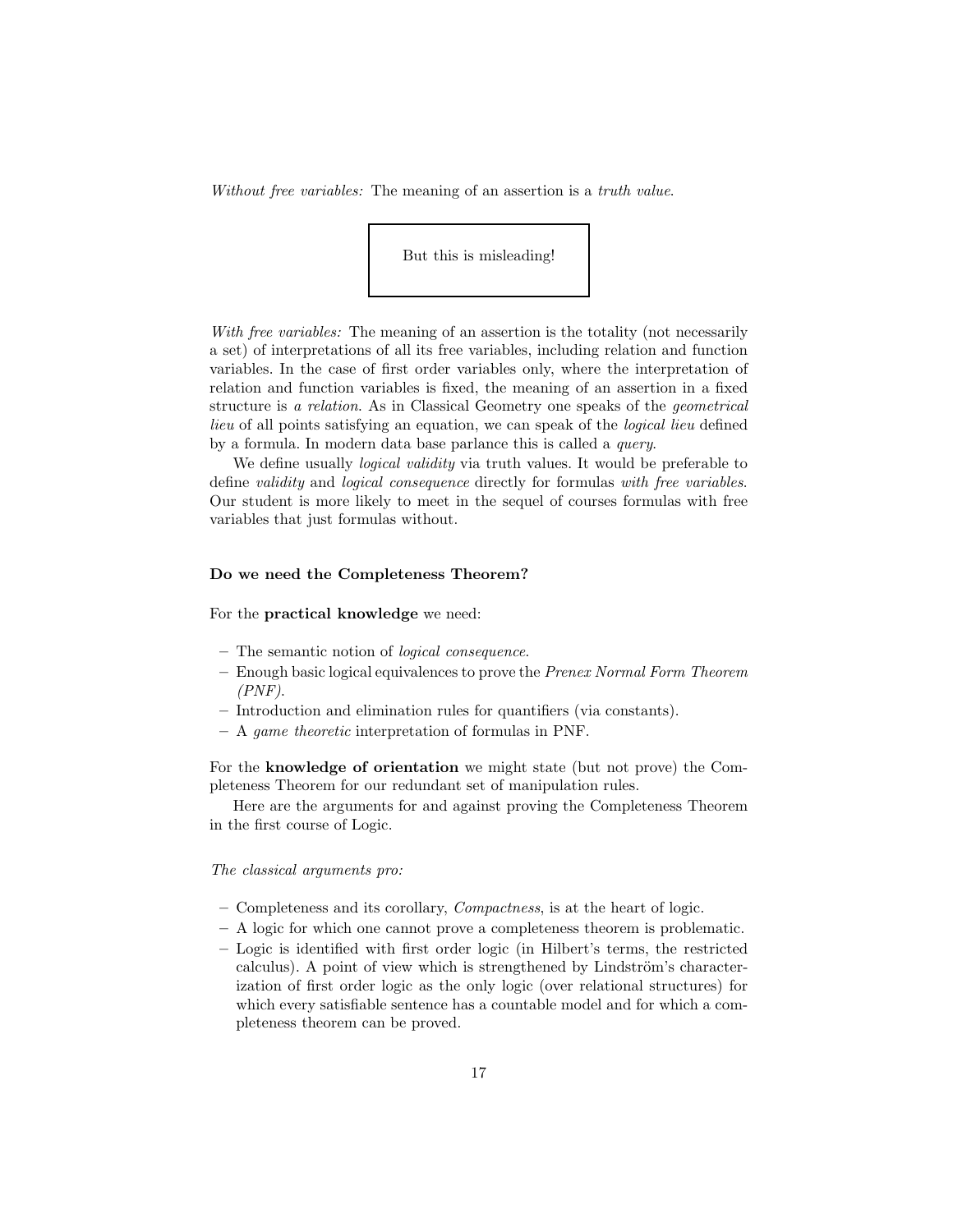My arguments against:

- None of these are part of the practical knowledge we aim at.
- The proof of the Completeness Theorem is a waste of time at the expense of teaching more the important skills of understanding the manipulation and meaning of formulas.
- First Order Logic is not privileged in our context. We deal very often with finite structures, where the Completeness Theorem is not true.
- Second Order Logic in any case is the natural logic we work in, and not taking that seriously confuses the student.

We should instead concentrate on understanding quantification

– Although Lindstr¨om's Theorem has been used to argue that First Order Logic is the *most natural logic*, one can easily argue otherwise: Completeness, compactness and axiomatizability are rare phenomena, true for the restricted calculus only, and we have to live without them when using formal languages suitable for the computer scientist. What may be a valid argument for the philosophy of logic need not be an appropriate argument for our discussion.

Replacing the completeness theorem: As tools of understanding the interplay of syntax and semantics of logical formalisms we have to

- Read, write and understand the meaning of First Order and Second Order formulas.
- Understand the relationship between projection of relations and first order quantification.
- Understand that Relational Calculus and First Order Logic are really the same (i.e., bi-interpretable).
- Introduce immediately after the proof of the Prenex Normal Form Theorem the *Ehrenfeucht-Fraüssé Game*, and proceed to show the easy direction of the Ehrenfeucht-Fraüssé Theorem, i.e., if a formula (say in Prenex Normal Form) of quantifier rank  $k$  is true in one but not in another structure, then we can derive from the formula a winning strategy for player I (the spoiler) for the game with  $k$  moves.
- Play with the game interpretation of quantifiers to analyze the amount of quantification needed to express, say "there exists at least  $n$  elements  $x$  such that  $\phi(x)$ ".
- One can even point out that (the easy direction of)  $Ehrenfeucht-Frais'$ Theorem holds also for Second Order Logic.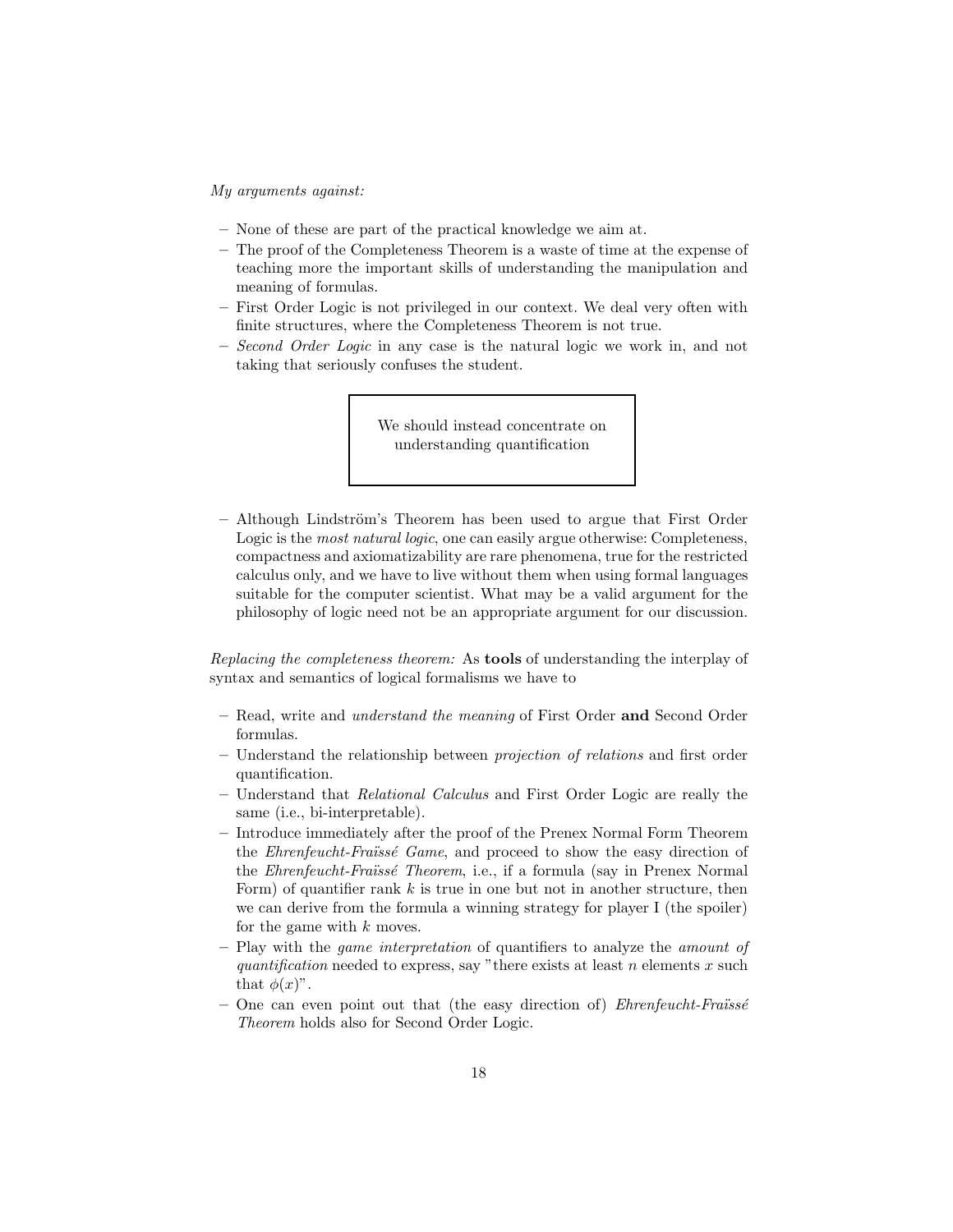### Lesson 4. Limitations of formalisms: Definability

Before we find time to prove the Completeness Theorem, I would like the students to understand the difference between First Order (FO) and Second Order (SO) Logic. More generally, they should realize that modeling languages (modeled in the language of sets) have limited expressibility, and not everything we would like to say can be said within a given formalism. Consider the statement

"There are an equal number of x with  $P(x)$  and with  $Q(x)$ "

where  $P, Q$  are unary predicate symbols. This is expressible in Second Order Logic (SO) but not in First Order Logic (FO), and we can even show the proof since we have the Ehrenfeucht-Fraïssé Games available. We can even go further, and show that connectedness on finite graphs is SO-definable, but not FO-definable. In the natural numbers N, multiplication is SO-definable, but not FO-definable, using addition only. However, multiplication is FO-definable using addition and squaring. The negative result we cannot prove in an undergraduate course, as we need the decidability of FO Pressburger Arithmetic. But we can explain it.

# Lesson 5. Interpretability and Reducibility

Again before we use our time to prove the Completeness Theorem I would like the students to understand what it means that a structure is interpretable in another structure. As an example we may consider FO-interpretability. Let us look at the case of the natural numbers  $\mathfrak{N}$  and the integers  $\mathfrak{Z}$  with their arithmetic operations.

The integers 3 with their arithmetic are FO-interpretable inside the natural numbers N with their arithmetic.

To get the interpretation we define a new structure from  $\mathfrak{N}$ , called a *transduction*  $T(\mathfrak{N})$ , and which will be isomorphic to 3, as follows.

- The new universe consists of equivalence classes of pairs of natural numbers such that  $(x, y) \sim (x', y')$  iff  $x + y' = x' + y$ .
- The new equality is this equivalence.
- The new addition is the old addition on representatives.
- Same for multiplication.

T is a semantic map. Its syntactic counterpart is the interpretation

$$
S: Formulas \rightarrow Formulas,
$$

defined as follows: For any SO-formula  $\phi$  we let  $S(\phi)$  be the result of substituting the new definitions of addition and multiplication and equality for the corresponding symbols. In the exact definition one has to be careful with the renaming of free variables. S and T are intimately related:

$$
T(\mathfrak{N}) \models \phi \text{ iff } \mathfrak{N} \models S(\phi)
$$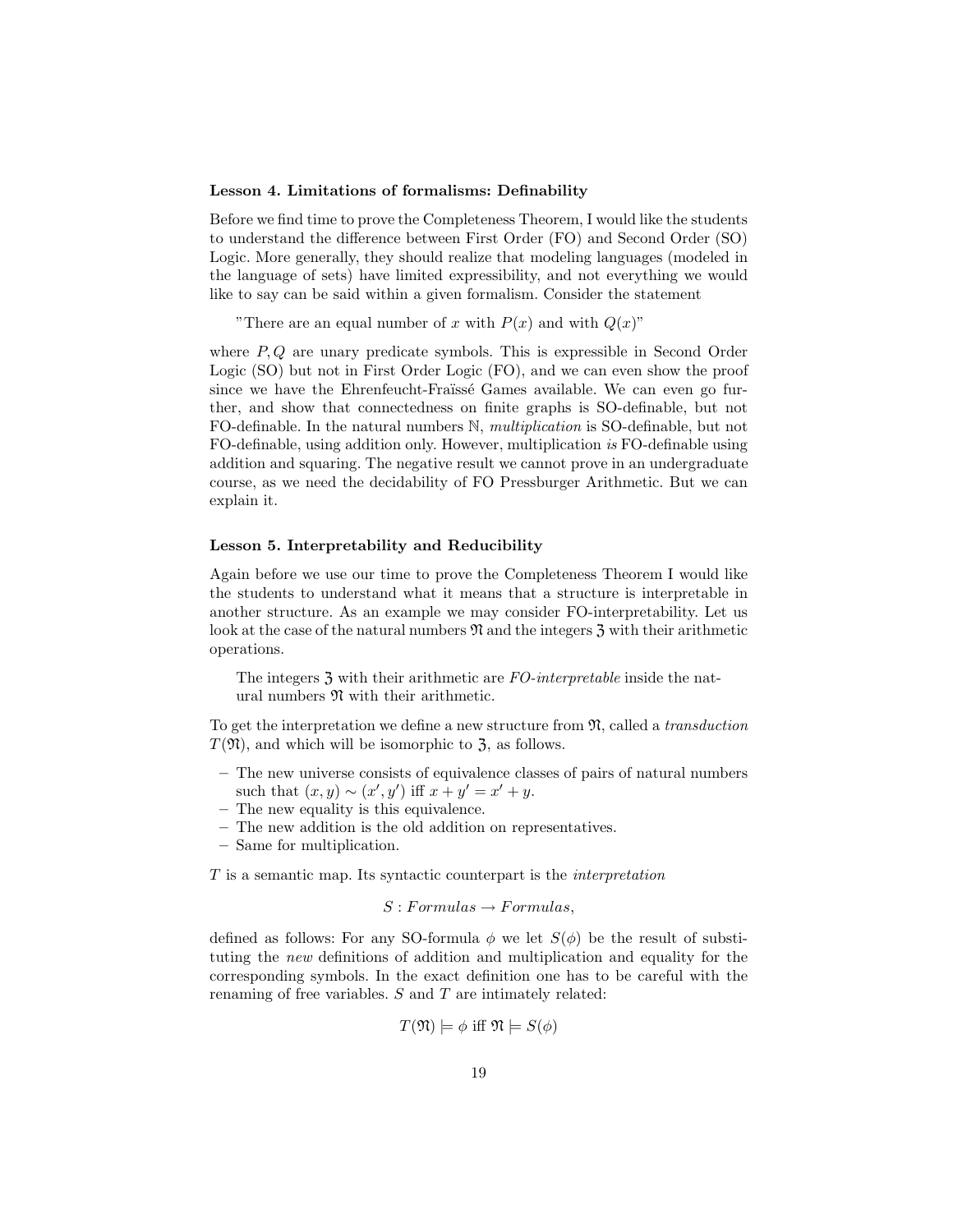which is the *Fundamental Property* of *Transductions* and *Interpretations*. In our special case above we have  $\mathfrak{Z} = T(\mathfrak{N}).$ 

In the same way we can see that

- The Cartesian product is interpretable in the disjoint union.
- Many graph transformations are given as transductions.
- All implementations of one data structure in another are of this form.
- Transductions and interpretations are everywhere

Interpretability is a kind of logical coordinate transformation and is at the very core of understanding where things looking different are actually the same.

# 6 The Fundamental Properties of SO and FO

In a first logic course we should teach our students to think in second order concepts, because these are the concepts which are naturally used in dealing with the structures which model our artefacts. As in the book by Hilbert and Ackermann, first order logic should have its place as a restricted calculus.

# Speaking Second Order Logic

In teaching our students to think and speak Second Order Logic, we should

- concentrate on developing their expressive skill in formulating properties of artefacts in the appropriate language of second order logic;
- stress that isomorphic structures satisfy the same SO sentences;
- show that checking whether a finite structure satisfies an SO-sentence can be done in polynomial space, and, in particular, checking existential SOsentences is in non-deterministic polynomial time (NP);
- teach the usefulness of the Fundamental Property of Transductions and Interpretations;
- prove and use the Prenex Normal Form Theorem and its visualization as a two person game.

We should really practice thinking in SO as the natural language of specifying properties of modeled artefacts. A good example is the notion of a planar graph, where its very definition (embeddable in the Euclidean plane where edges become non-crossing Jordan curves) is not amenable to an SO-definition in the language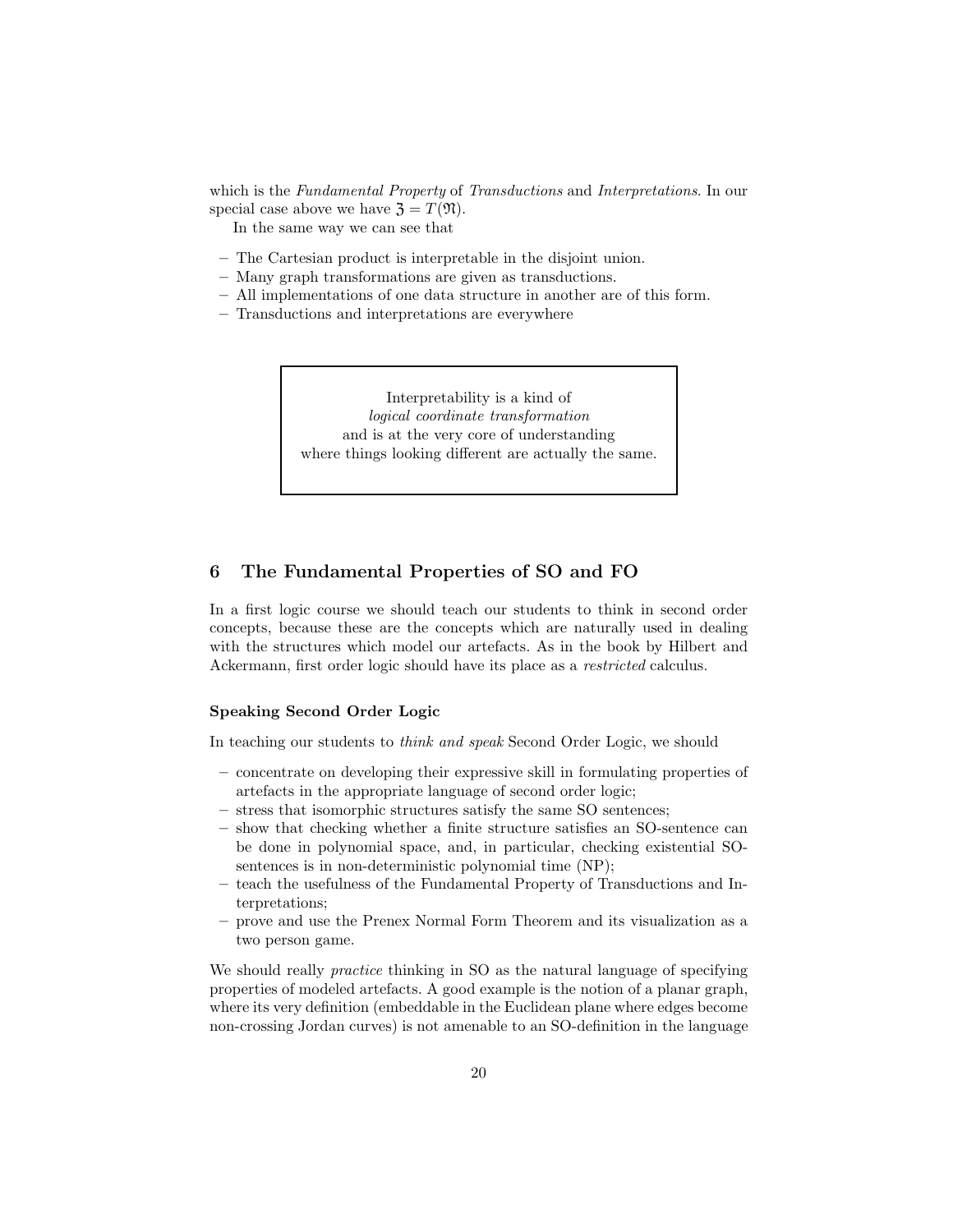of graphs, but nevertheless, using Kuratowski's characterization via forbidden topological minors, planarity is SO-definable. In my experience, students often already have difficulties in expressing the notion of connectedness in graphs as an SO-definable property.

> It does not make sense to prove meta-theorems for a formalized language before one masters its use in expressing concepts of its application domain.

# The Fundamental Properties of FO

Second order logic has many useful fragments, out of which first order logic (FO) and monadic second order logic (MSO) are the easiest to introduce. They have one fundamental property which also holds when we restrict our attention to finite structures.

 $Ehrenfeucht-Fraïssé Theorem: We can introduce the Spoiler/Duplicator game$ played on two structures at an early stage in our logic course with great didactical benefit. Developing actual playing skills greatly enhances the students feeling for the restricted expressive power of FO and MSOL with respect to SO.

Two structures can be distinguished by a sentence of quantifier depth  $k$ iff the Spoiler can force a win in the Spoiler/Duplicator-game of length k.

or, equivalently

Two structures *cannot be distinguished* by a sentences of quantifier depth  $k$  iff the Duplicator can force a win in the Spoiler/Duplicator-game of length k.

We say that two structures are  $k$ -isomorphic if the Duplicator can force a win in the Spoiler/Duplicator-game of length  $k$ . With this definition we have:

k-isomorphism is preserved under the formation of disjoint unions of structures.

The game can be adapted to MSO and SO without conceptual problems. However the analysis of the game becomes much more involved. Modified versions of the statements above also hold for Monadic Second Order Logic, but not for SO, and the analysis of winning strategies for the SO-version are currently beyond our capabilities.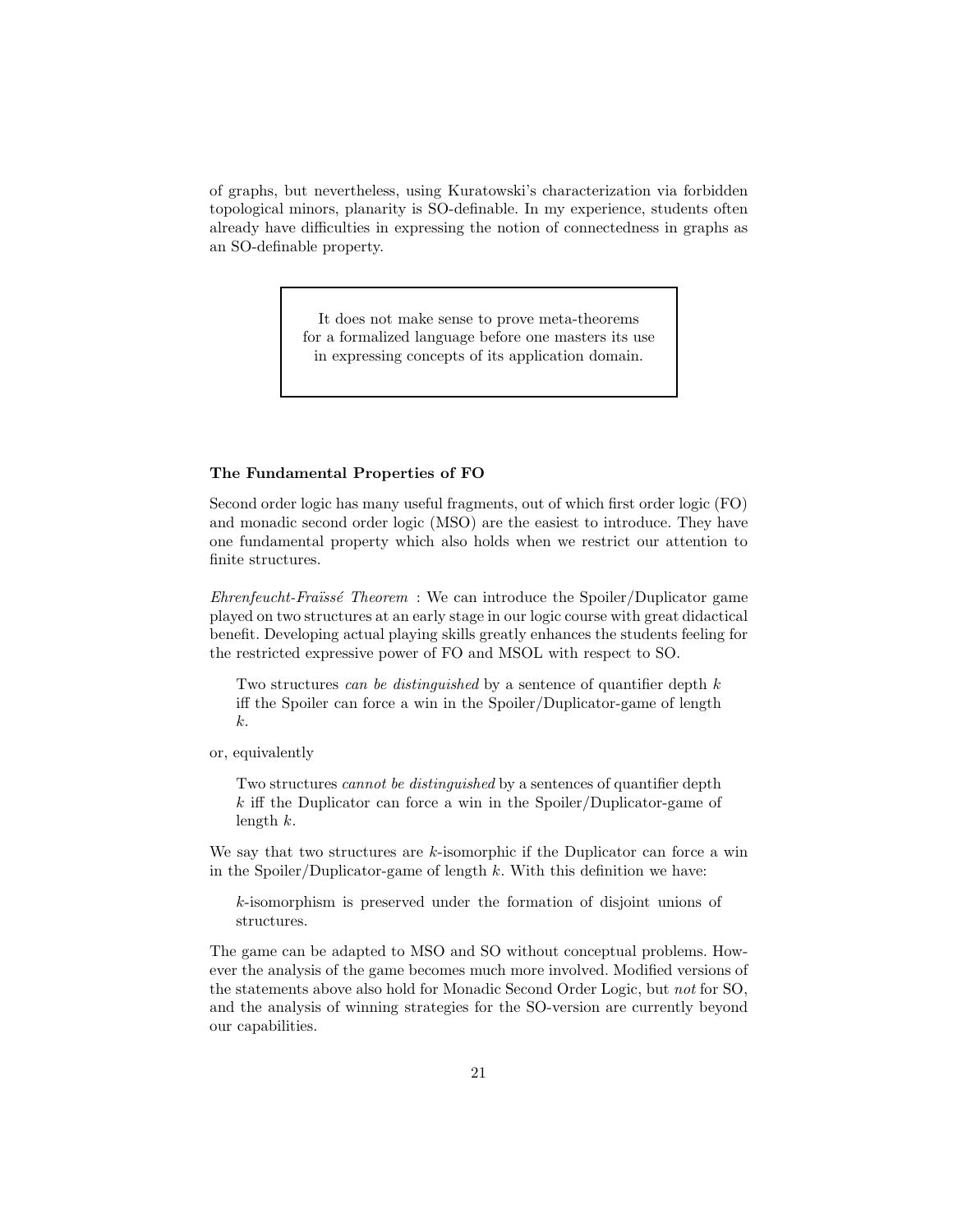Combining EF-Games and Interpretations. Combining games and interpretations gives a very powerful tool to compute the meaning function of a FO formula in a complex structure by reducing this computation to simpler structures.

If G is obtained from graphs  $H_1, H_2$  by applying disjoint unions, Cartesian products, and first order definable transductions  $T_1, T_2$ , say

$$
G = T_1(H_1 \times T_2(H_2))
$$

then the truth of the formulas of quantifier rank  $k$  in  $G$  is uniquely and effectively determined by the the truth of the formulas of quantifier rank  $k$  which hold in  $H_1$  and  $H_2$ .

This is the Feferman-Vaught Theorem. It allows us to compute the meaning function for FO-formulas (or MSO-formulas) of composite structures by reducing its computation to the meaning functions of the formulas on the components. I have surveyed how to use the Feferman-Vaught Theorem in Computer Science in [Mak04,GM03]. The point to mention here is that large artefacts are usually defined using some generalized modular construction, similar to graph grammars, and this modular construction is actually given in advance. Very often this fact can be used to design dynamic programming algorithms to verify properties of the artefact which run much faster than the worst case analysis of the property verification would predict. A case in point is Courcelle's Theorem, which states that on graphs of tree-width at most  $k$ , properties definable in monadic SO can be verified in linear time (with constants depending on  $k$ ), whereas in general properties definable even in monadic SO can be arbitrarily hard within the polynomial hierarchy. There is a rich literature on generalizations of Courcelle's Theorem, most of it cited in [Mak04,GM03].

# 7 My Logic Tool Box

So we finally come to the description of the Logic Tool Box I would like to give to our students. Tools to do what, you will ask. Tools to think rigorously in order to approach the disciplines of programming and information processing, tools to model accurately new artefacts as they occur, tools to grasp the scope of abstraction and modularity. Our students are not logicians. Logic per se is not their main interest. Logic is for Computer Science what Hygienics is to Medicine. They should learn rigorous informal reasoning before they learn to model this kind of reasoning as formalized proof sequences. Needless to say that each tool comes with a required skill of how to use it.

My Logic Tool Box contains:

# Modeling tools:

- Basic set construction principles;
- Inductive definitions;
- Proofs by induction;
- Basic cardinality arguments.

Logic tools: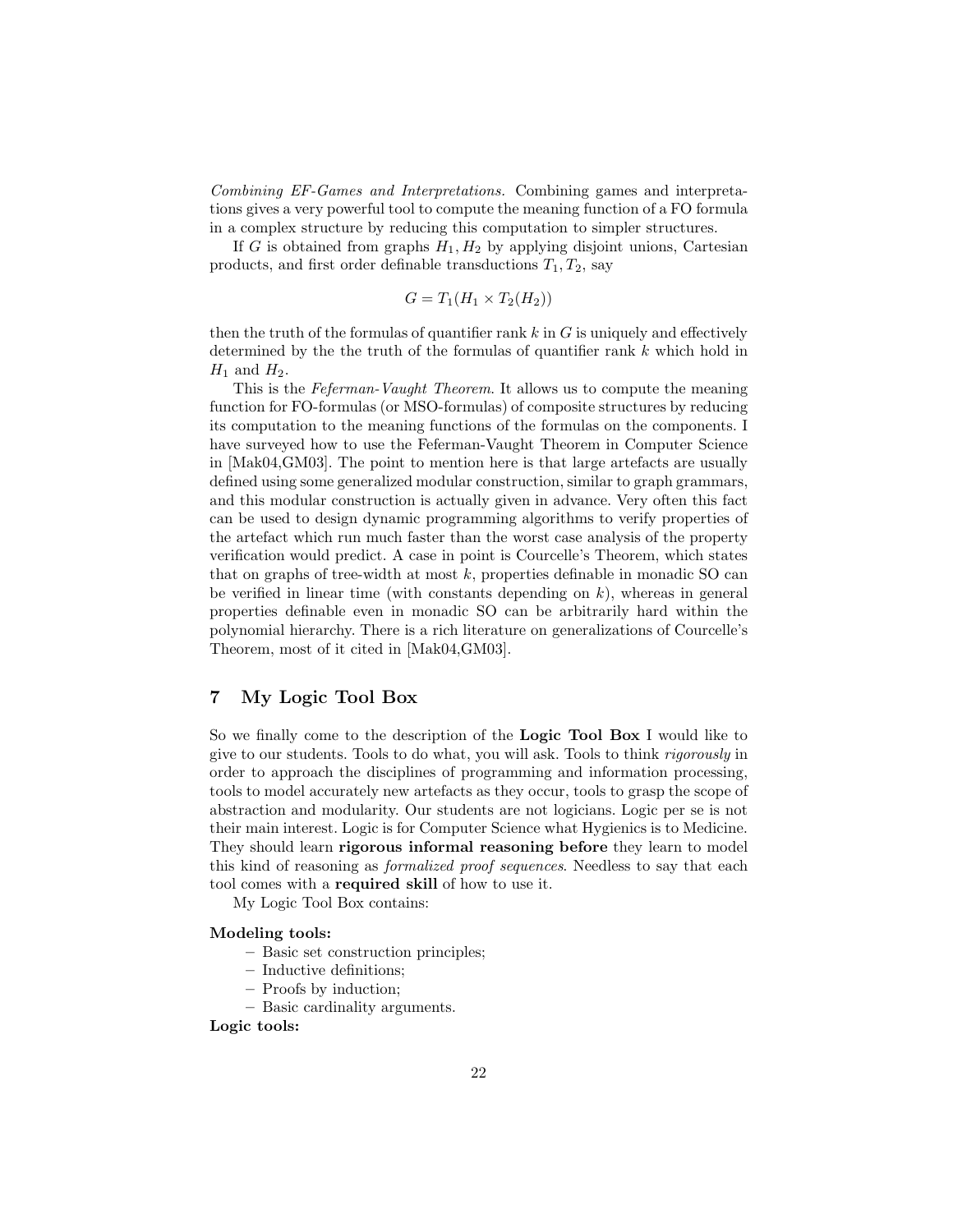- Propositional Logic and its axiomatization.
- Second Order Logic as the main formalism to express properties of the modeled artefacts.
- The semantic notion of logical consequence and validity.
- Validity over finite structures.
- Quantifier manipulation rules.
- Skolem functions.
- The Fundamental Property of Transductions and Interpretations.
- First Order Logic as an amenable fragment of Second Order Logic.
- $-$  The *Ehrenfeucht-Fraüssé Theorem* and its refinements.
- The Feferman-Vaught Theorem and its variations.

We said before that the Completeness Theorem for First Order Logic holds only if we define validity over all First Order Structures. For Second Order Logic one would have to explain the difference between Henkin's notion of validity and standard second order quantification. Just stating the Completeness Theorem for First Order Logic misleads the student, and explaining its true subtleties may be beyond the undergraduate level.

### Where these tools work

I have chosen the Logic Tool Box with a view to the courses our student has to take during his undergraduate studies. Ideally, the course I have in mind, Sets and Logic for Computer Science, should be taught in the second or third semester. The student should have already studied Discrete Mathematics and Algorithms and Data Structures, so the teacher can rely on the intuition of the students, and the examples developed in these courses. The course should play the same role as the course N umber Systems used to play when it was still ¯ customary to teach it, cf. [Fef64],

The modeling skills taught in our course should help him in the following (usually compulsory) courses:

- Automata and Formal Languages
- Introduction to Computability
- Database Systems
- Graph Algorithms
- Principles of Programming Languages
- Computer Architecture
- Introduction to Artificial Intelligence

The more specialized topics of Logic should be taught in advanced courses: A course Advanced Topics in Logic could have three parts, covering the Completeness and Incompleteness Theorem, Ordinals and Termination, and Temporal and Modal Logic. Other topics belong where they are really used, in the courses on Verification, Automated Theorem Proving, Principles of Logic Programming, Database Theory, Functional Programming and so forth.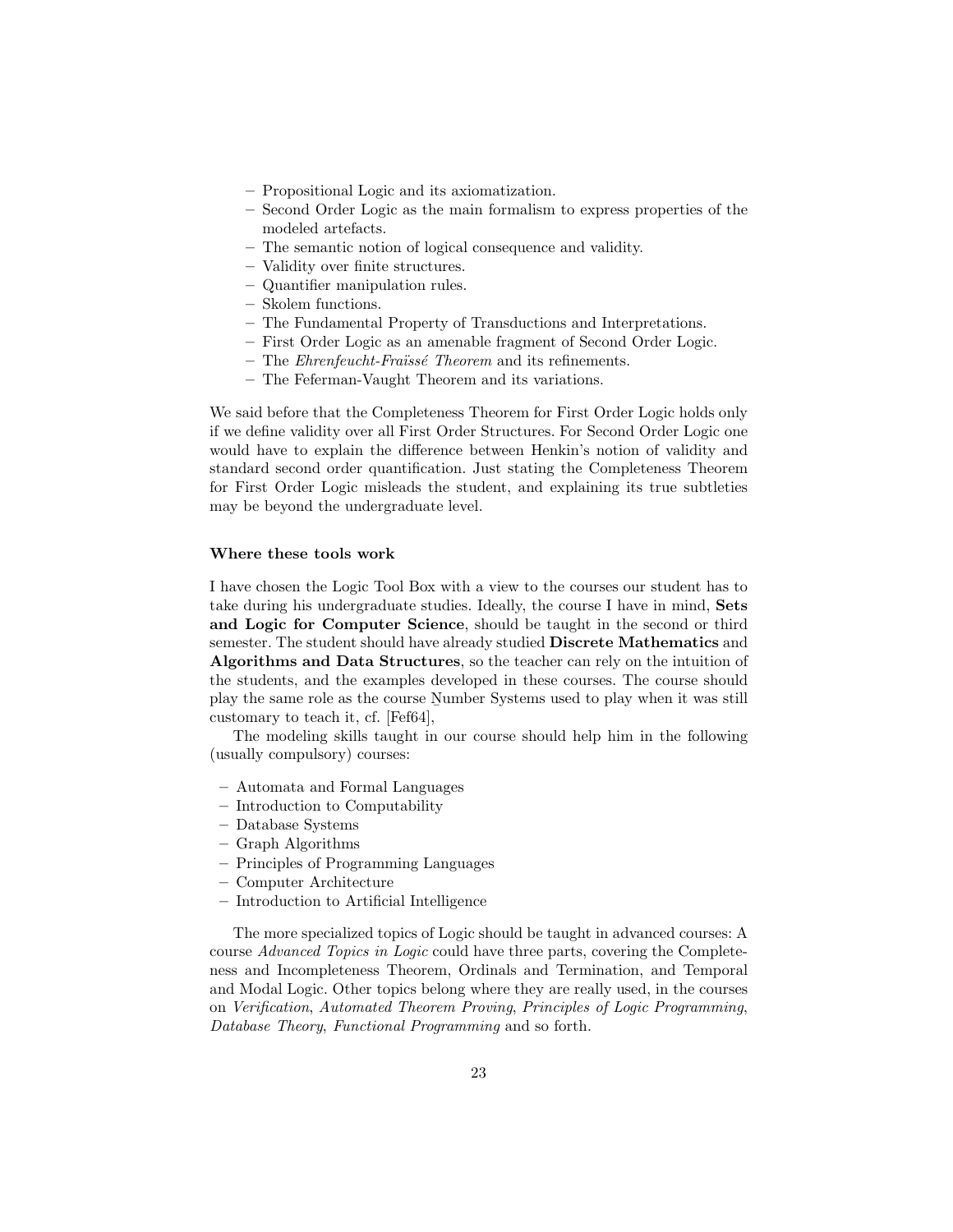Digression: Logic and the Turing Award. The prestigious Turing Award has been given to logic-related work rather rarely.

- 1976: to M. Rabin and D. Scott, for their joint paper "Finite Automata and Their Decision Problem," which introduced the idea of nondeterministic machines, which has proved to be an enormously valuable concept. Their classic paper has been a continuous source of inspiration for subsequent work in this field;
- 1981: to E.F. Codd, for his fundamental and continuing contributions to the theory and practice of database management systems, esp. relational databases;
- 1991: to R. Milner, for three distinct and complete achievements: 1) LCF, the mechanization of Scott's Logic of Computable Functions, prob-

ably the first theoretically based yet practical tool for machine assisted proof construction;

2) ML, the first language to include polymorphic type inference together with a type-safe exception-handling mechanism;

3) CCS, a general theory of concurrency.

- In addition, he formulated and strongly advanced full abstraction, the study of the relationship between operational and denotational semantics.
- 1996: to A. Pnueli, for seminal work introducing temporal logic into computing science and for outstanding contributions to program and systems verification.
- 2007: to E. M. Clarke, E. A. Emerson and J. Sifakis, for [their roles in] developing Model-Checking into a highly effective verification technology, widely adopted in the hardware and software industries.

We could add the recipients who created and advanced the analysis of algorithms and complexity theory, D. Knuth (1974), S.A. Cook (1982), R. Karp (1985), J. Hopcroft and R. Tarjan (1986), Y. Hartmanis and R.E. Stearns (1993), M. Blum (1995). We can assume that this list reflects well how the world of computing appreciates work in logic and computability. My logic toolbox most definitely is motivated by similar considerations, which led the Turing Award Jury to the choice of these Turing Award recipients.

# 8 Building a syllabus

It would go beyond the scope of this paper to discuss in detail a syllabus based on the thoughts I have expressed so far. But a few remarks are in order.

Like in the 19th century tradition of the great French mathematicians, who saw their life-time task, rather than in writing many smaller papers, in writing a "Cours d'Analyse" or a "Cours d'Algèbre", a monograph which presented a comprehensive view of what they thought was worth teaching in their field, I would like to write such a book on Logic for the Computer Scientist. Two of the last great books in this tradition were written by Laurent Schwartz ([Sch67]) and was used as a course for the elitist Ecole Polytechnique, and by R. Godement  $({[God66]})$  which was used for the equally elitist Ecole Normal Supérieure. My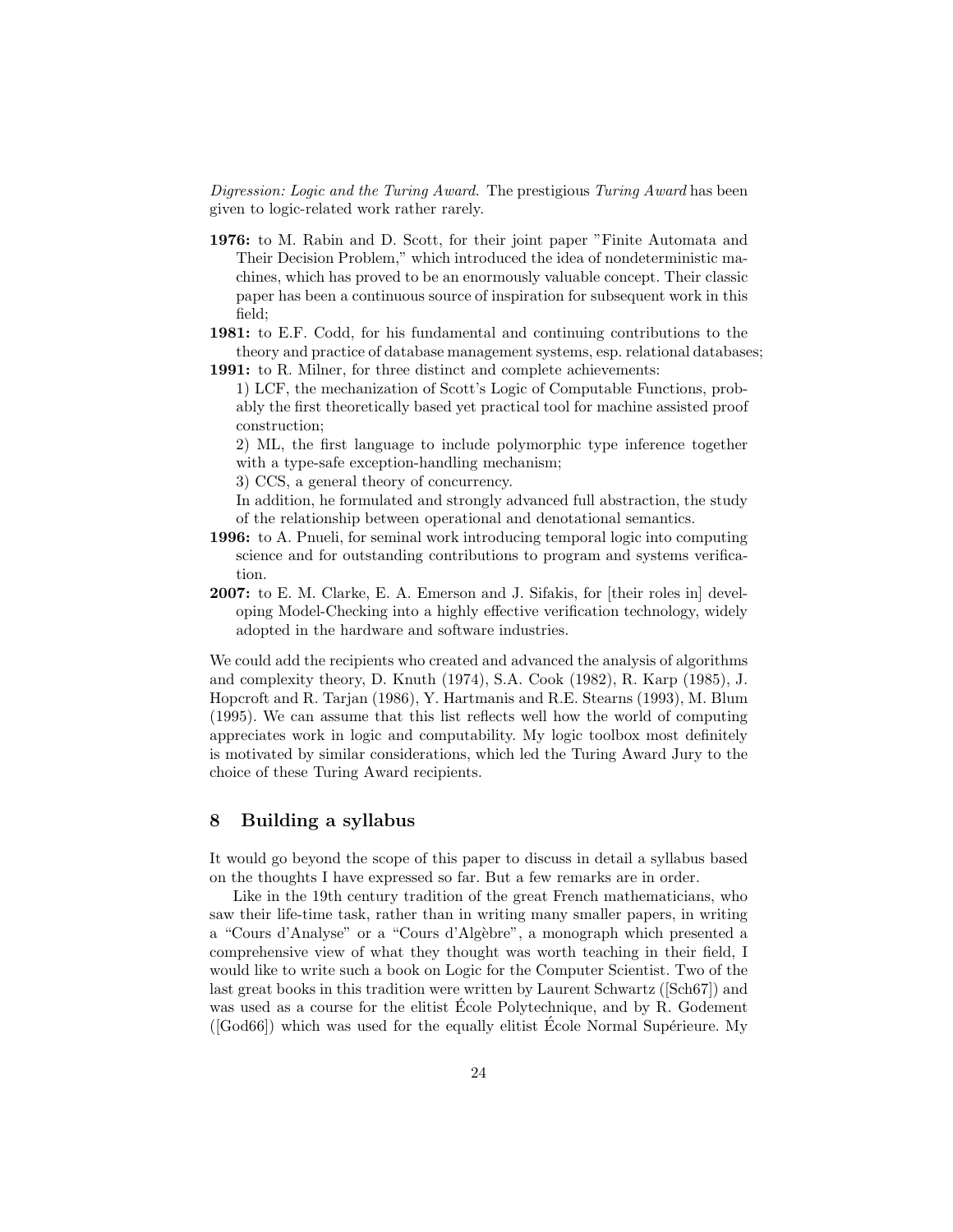French colleagues now tell me, that even at these prestigious schools one could no longer teach a course on this ambitious level.

The student I have in mind is a student who from the beginning of his studies is determined to finish a Master's program as prescribed by the Bologna guidelines. Under this assumption the material I described should be distributed into four semester courses distributed over three semesters.

- Semester 2: Sets and Logic: Concentrating on modeling artefacts within the language of sets and describing the properties of the modeled artefacts in second order logic.
- Semester 3: Computability: Covering the classical material of computability and automata theory and the effect of resource bounds, but building on the rigor introduced in Sets and Logic.
- Semester 3: Semantics: Discussing both the semantics of fragments of second order logic and of simple programming languages, again building on the rigor introduced in Sets and Logic.
- Semester 4: Computability and Definability: Showing the basic undecidability results and the interplay between computability and definability.

# 9 What Was Omitted?

I have not included in my discussion what is called in the standard classification non-classical logics. These logics can also be modeled using set-theoretic tools, and indeed they are. When they find applications to Computer Science, as temporal logic [MP95] or the logic of knowledge, [FHMV95], they also find their way into more advanced courses. I have also omitted a discussion of the role of logic research in the development of more and more sophisticated programming languages and programming concepts, mostly due to lack of space. The results of these efforts are usually taught in courses dealing with programming languages. To understand the logical background of these efforts requires sophisticated tools, and is beyond the scope of what I have in mind. Neither have I discussed alternative approaches to modeling using, instead of the language of sets, the language of category theory or the language of higher types. Both approaches have their merit, but have failed to become accepted as main stream.

I have not included in my discussion two classical concerns of the debate around the Foundations of Mathematics and Computer Science: Epistemology and degrees of constructivism. A delightful and insightful presentation and discussion of these matters from a contemporary point of view can be found in [Sha00]. Although I tend to be a Platonist, viewing mathematical concepts as real, I am aware of the difficulties inherent in this position, cf. [Mad90,Mad98]. I am also aware of the social and cultural mechanisms at work which strongly influence how science evolves, cf. [Wil81]. However, I strongly object to the arguments which take the social and cultural mechanisms at work as a justification for the erroneous claim that scientific truth is purely social and cultural.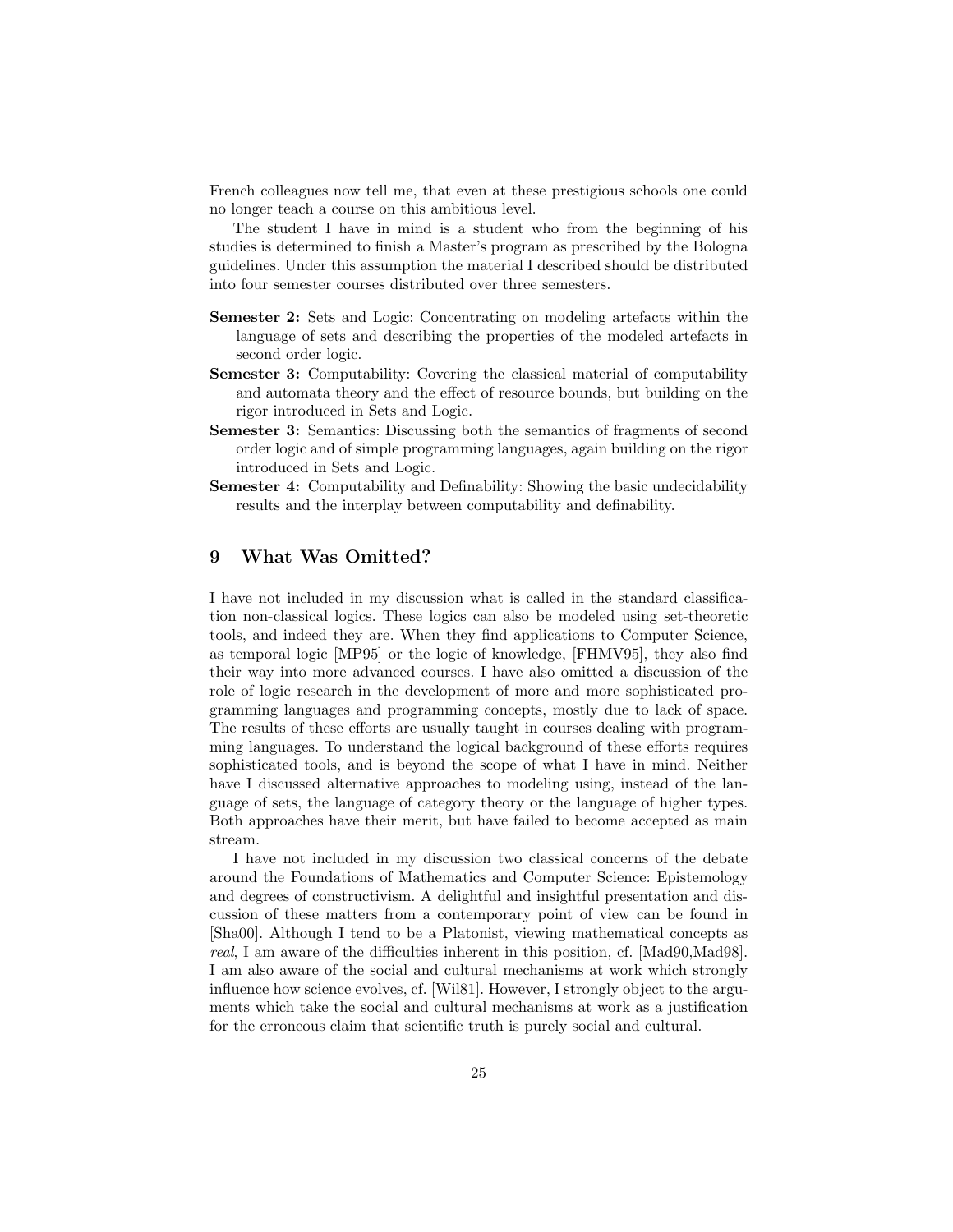From a more pragmatic point of view I tend to be a Formalist, viewing the observable part of the mathematical and logical enterprise as happening on (virtual) paper written with (virtual) pencils. Concerning the degrees of constructivism I subscribe to, I only want to remark that often non-constructive is confused with lack of detail. The axiom of choice is an example of lack of detail. I assume that the choice function exist and I want to proceed from there, filling in the details (implementation) later, or leaving them to others. Software engineering always proceeds like this and is not considered non-constructive even by the most extreme constructivist. Using a cardinality argument to prove the existence of, say, transcendental numbers, expander graphs or other combinatorial objects, is considered non-constructive, but can be explained in the same way.

Our students, however, should rather follow the advise of the Rabbinic Sages, who admonish us not to study Kabbala (Jewish Mysticism) before the mature age of forty years and before serious exposure to the more down-to-earth matters of Talmud and Torah. Our students should view the Philosophy of Mathematics and of Computer Science as something to be left for later. Children do not question linguistic principles before they learn their first language. Scientists should not question Science before they master the craft.

### Acknowledgments

I would like to thank N. Francez, D. Giorgetta, S. Halevy and D. Hay for stimulating discussions and suggestions about how to teach Logic to Computer Science students.

I would like to thank the editors of this volume, M. Kaminski and M. Truszczynski, for their patience, and their two anonymous referees for their many constructive suggestions.

I would like to thank the Trade Union of University Professors (Irgun HaSegel) of Israel for giving me time to prepare the first version of this paper. At the moment of completion we were in the fourth week of our teaching strike which lasted 10 weeks (October 2007-January 2008), and which was a resounding success.

# References

- [Abr03] Samson Abramsky. Sequentiality vs. concurrency in games and logic. Mathematical. Structures in Comp. Sci., 13(4):531–565, 2003.
- [BF85] J. Barwise and S. Feferman, editors. Model-Theoretic Logics. Perspectives in Mathematical Logic. Springer Verlag, 1985.
- [BG08] A. Blass and Y. Gurevich. Why sets? In A. Avron, N. Dershowitz, and A. Rabinowich, editors, Pillars of Computer Science: Essays Dedicated to Boris (Boaz) Trakhtenbrot on the Occasion of His 85th Birthday, volume 4800 of Lecture Notes in Computer Science, page In press. Springer, 2008.
- [BGG97] E. Börger, E. Grädel, and Y. Gurevich. The Classical Decision Problem. Springer-Verlag, 1997.
- [Boo98a] G. Boolos. The consistency of Frege's "foundations of arithmetic". In Logic, Logic, Logic, pages 182–201. Harvard University Press, 1998.
- [Boo98b] G. Boolos. Logic, Logic, Logic. Harvard University Press, 1998.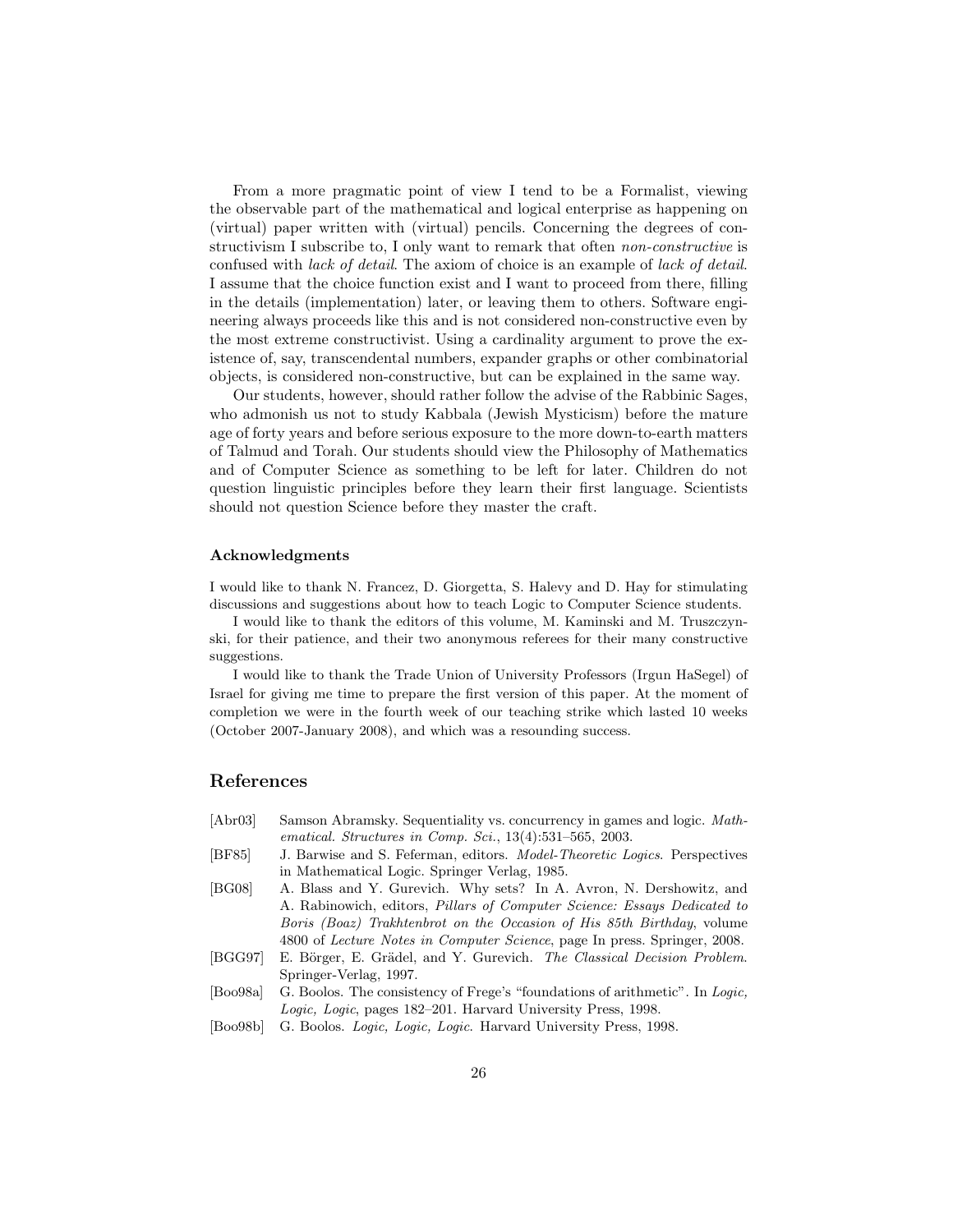- [Boo98c] G. Boolos. On the proof of Frege's theorem. In Logic, Logic, Logic, pages 275–90. Harvard University Press, 1998.
- [Bor05] R. Bornat. Proof and Disproof in Formal Logic. Number 2 in Oxford Texts in Logic. Oxford University Press, 2005.
- [Bur05] J.P. Burgess. Fixing Frege. Princeton University Press, 2005.
- [Bus98] S. Buss, editor. Handbook of Proof Theory, volume 137 of Studies in Logic and the Foundations of Mathematics. Elsevier Science Publishers, 1998.
- [Dev93] K. Devlin. The Joy of Sets: Fundamentals of Contemporary Set Theory. Springer, 1993.
- [EF95] H.D. Ebbinghaus and J. Flum. Finite Model Theory. Perspectives in Mathematical Logic. Springer, 1995.
- [Fef64] S. Feferman. The number systems: foundations of algebra and analysis. Addison-Wesley, 1964.
- [FHMV95] R. Fagin, J. Halpern, Y. Moses, and M. Vardi. Reasoning About Knowledge. MIT Press, 1995.
- [Fin02] K. Fine. The Limits of Abstraction. Oxford University Press, 2002.
- [Gir01] J.-Y. Girard. Locus solum: From the rules of logic to the logic of rules. Mathematical Structures in Computer Science, 11.3:301–506, 2001.
- $[GKL+07]$  E. Grädel, P. Kolaitis, L. Libkin, M. Marx, J. Spencer, M. Vardi, Y Venema, and S. Weinstein. Finite Model Theory and its Applications. Springer, 2007.
- [GM03] A. Glikson and J.A. Makowsky. NCE graph grammars and clique-width. In H.L. Bodlaender, editor, Proceedings of the 29th International Workshop on Graph-Theoretic Concepts in Computer Science (WG 2003), Elspeet (The Netherlands), volume 2880 of Lecture Notes in Computer Science, pages 237–248. Springer, 2003.
- [God66] R. Godement. Cour d'Algèbre. Hermann, Paris, 1966.
- [Gur88] Y. Gurevich. Logic and the challenge of computer science. In E. Börger, editor, Trends in Theoretical Computer Science, Principles of Computer Science Series, chapter 1. Computer Science Press, 1988.
- [HA28] D. Hilbert and W. Ackermann. Grundzuge der theoretischen Logik. Springer, 1928.
- [HA49] D. Hilbert and W. Ackermann. Grundzuge der theoretischen Logik, 3rd edition. Springer, 1949.
- [HA50] D. Hilbert and W. Ackermann. Principles of Mathematical Logic. Chelsea Publishing Company, 1950.
- [Hal60] P. Halmos. Naive Set Theory. Van Nostrand, 1960.
- [HO00] J.M.E. Hyland and C.-H.L. Ong. On full abstraction for pcf: I, ii, and iii. Information and Computation, 163.2:285–408, 2000.
- [Jec78] T. Jech. Set Theory. Academic Press, 1978.
- [Ken73] H.C. Kennedy. What Russel learned from Peano. Notre Dame Journal of Formal Logic, 14.3:367–372, 1973.
- [Lan99] E. Landau. Die Grundlagen der Analysis. American Mathematical Society, 1999.
- [Lev79] A. Levy. Basic Set Theory. Springer, 1979.
- [Lib04] L. Libkin. Elements of Finite Model Theory. Springer, 2004.
- [Mad90] P. Maddy. Realisms in Mathematics. Oxford University Press, 1990.
- [Mad98] P. Maddy. Naturalisms in Mathematics. Oxford University Press, 1998.
- [Mak74] J.A. Makowsky. On some conjectures connected with complete sentences. Fundamenta Mathematicae, 81:193–202, 1974.